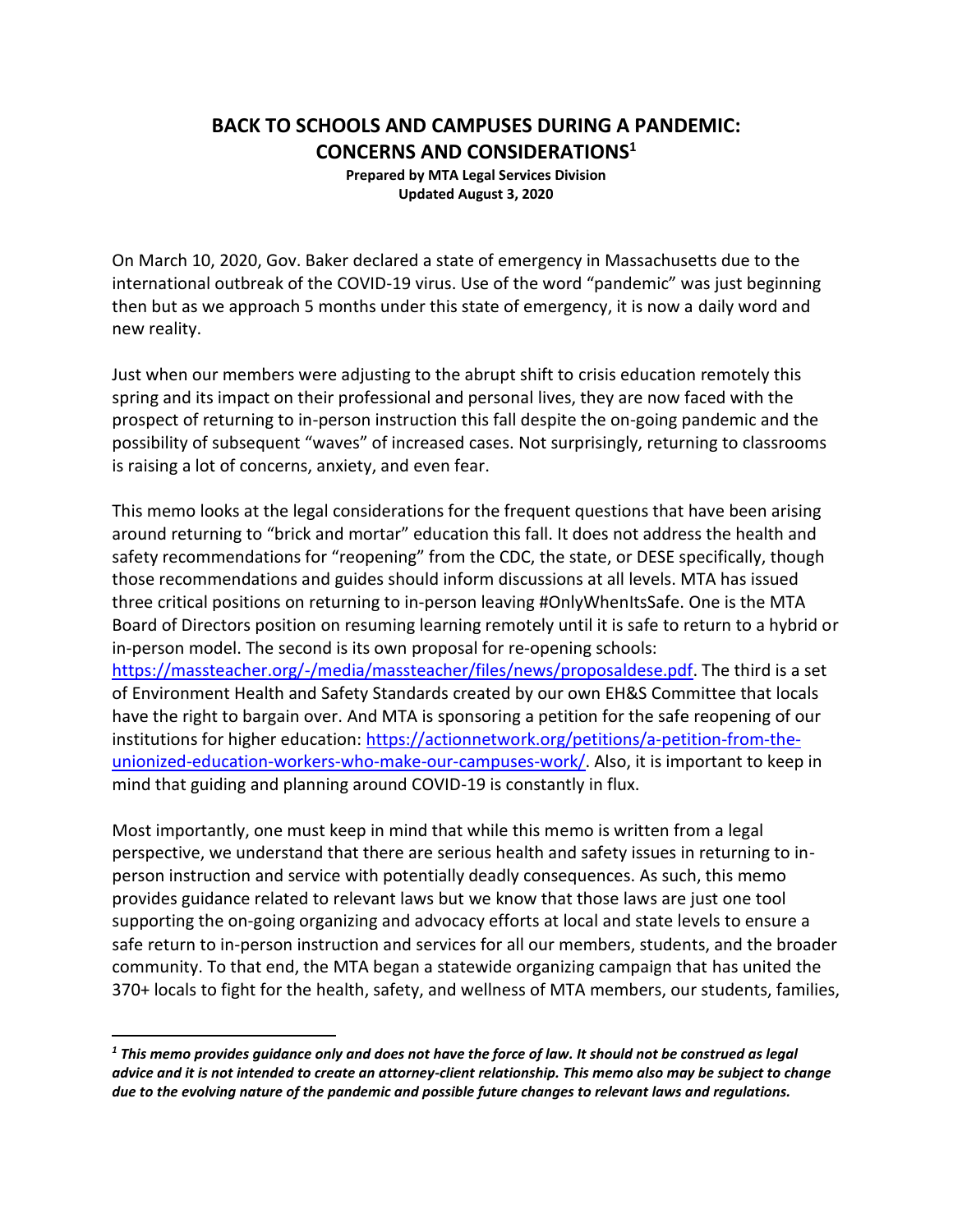and the common good of the Commonwealth. Visit our website and social media to learn more: [https://massteacher.org/current-initiatives/coronavirus-and-schools;](https://massteacher.org/current-initiatives/coronavirus-and-schools) <https://www.facebook.com/massteacher> <https://twitter.com/massteacher> <https://www.instagram.com/massteacher/>

### **I. WHAT CAN I DO IF I HAVE PERSONAL CONCERNS ABOUT RETURNING TO IN-PERSON INSTRUCTION AND SERVICES?**

Many people have concerns about returning to in-person instruction and services because they have underlying health issues that put them at greater risk of serious illness if they contract COVID-19, or they live with someone with such health issues, or they are anxious about contracting the virus even without having underlying health issues. The Centers for Disease Control and Prevention ("CDC") describes certain populations as having a *high risk of serious illness* due to COVID-19, including older adults (65+) and people with one of the following conditions:<sup>2</sup>

- 
- Chronic kidney disease Sickle cell anemia Type 2 diabetes
- Immunocompromised state (organ transplant)
- Cancer • Obesity COPD
	-
- -

The CDC further finds that people with the following conditions *might be at increased risk of serious illness* due to COVID-19:

- 
- 
- Neurologic condition Liver disease Pulmonary fibrosis
- 
- 
- 
- 
- Smoking **•** Immunocompromised state (various)
- Asthma Cystic Fibrosis Hypertension
- Pregnancy Smoking Type 1 diabetes
	-
	- Cerebrovascular disease

This section looks at different options for taking leave in lieu of returning to work this fall or seeking an accommodation due to a disability.

### **A. CONTRACTUAL RIGHTS TO TAKE LEAVE**

The terms of your collective bargaining agreement ("CBA" or "contract") govern the use of sick leave. If you have a medical condition that qualifies for sick leave under your contract, nothing about the pandemic impacts your ability to access that leave.

<sup>&</sup>lt;sup>2</sup> This list is subject to change as the CDC gathers more evidence. The most up-to-date information may be found on the CDC website[: https://www.cdc.gov/coronavirus/2019-ncov/need-extra-precautions/people-with-medical](https://www.cdc.gov/coronavirus/2019-ncov/need-extra-precautions/people-with-medical-conditions.html)[conditions.html.](https://www.cdc.gov/coronavirus/2019-ncov/need-extra-precautions/people-with-medical-conditions.html)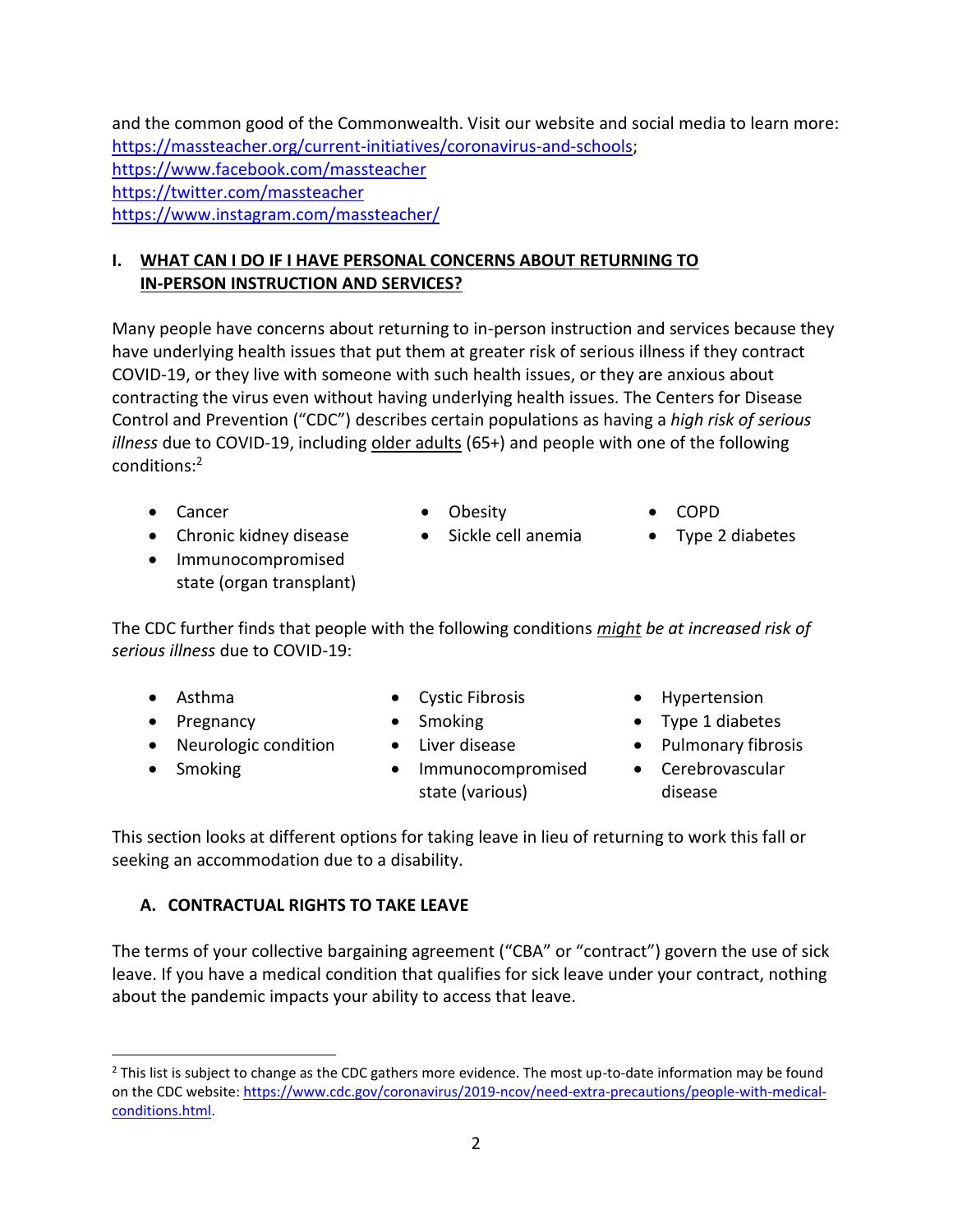#### **1. Can I use sick leave instead of returning to work even if I am not sick?**

Usually, sick leave is limited to times an employee is ill or attending medical appointments. Sometimes the contract or past practice allows for use of sick leave to care for immediate family or household members. But in this public health crisis, some employers may be more willing to expand the use of sick leave. Indeed, the U.S. Department of Labor ("DOL") has encouraged employers to consider a more expansive approach to their sick leave policies to help with this public health crisis. Any change in policy should be negotiated with impacted unions and your local union may have negotiated a temporary agreement for a more expansive use of sick leave during the pandemic.

Keep in mind that employers under some circumstances may request a doctor's note to substantiate a need for extended sick leave (the parameters of requiring such documentation are often set forth in the contract). Moreover, abuse of sick leave may be grounds for discipline, up to and including dismissal. You should contact your local union for assistance in having a conversation with your employer about using sick leave if you seek to utilize it for any reason not explicitly covered by your contract.

### **2. My employer says that if I travel and then I am unavailable to work due to the state's**  mandatory 14-day quarantine<sup>3</sup> then it will not approve leave for the quarantine period. **Can it do that?**

This is not an easy question to answer. First, we do not believe that employers can tell employees when or where to travel except to the extent that the "when" falls under CBA provisions. Note, for example, contracts that prohibit taking leave the day before or after a holiday weekend. *Employers also cannot refuse to pay federal Emergency Paid Sick Leave benefits to someone who is subject to a federal, state or local quarantine order; the federal legislation does not give employers that leeway* (see more on the Emergency Paid Sick Leave Act in section C below). However, employers likely have the discretion to refuse to grant leave under contracts to make up the difference in pay between what the EPSLA covers and employees' regular pay.

Moreover, we are concerned that employers could discipline employees who are unable to report to their assignment because they knowingly put themselves in a position to incapacitate themselves. Of course, we would fight such discipline and it seems a backdoor way of restricting employees' liberties. Given how circumstances forced everyone to see how remote work can work for many position, locals can argue that people in these circumstances be "assigned" to work from home during the quarantine period (or whenever employees can get a negative COVID-19 test). But we cannot know how arbitrators, who would ultimately rule on the interpretation and application of collective bargaining provisions, would rule faced with a discipline case or a denial of leave case under these circumstances. The reason motivating the

<sup>&</sup>lt;sup>3</sup> The most recent travel restrictions, including penalties for noncompliance, can be found here: [https://www.mass.gov/info-details/covid-19-travel-order.](https://www.mass.gov/info-details/covid-19-travel-order)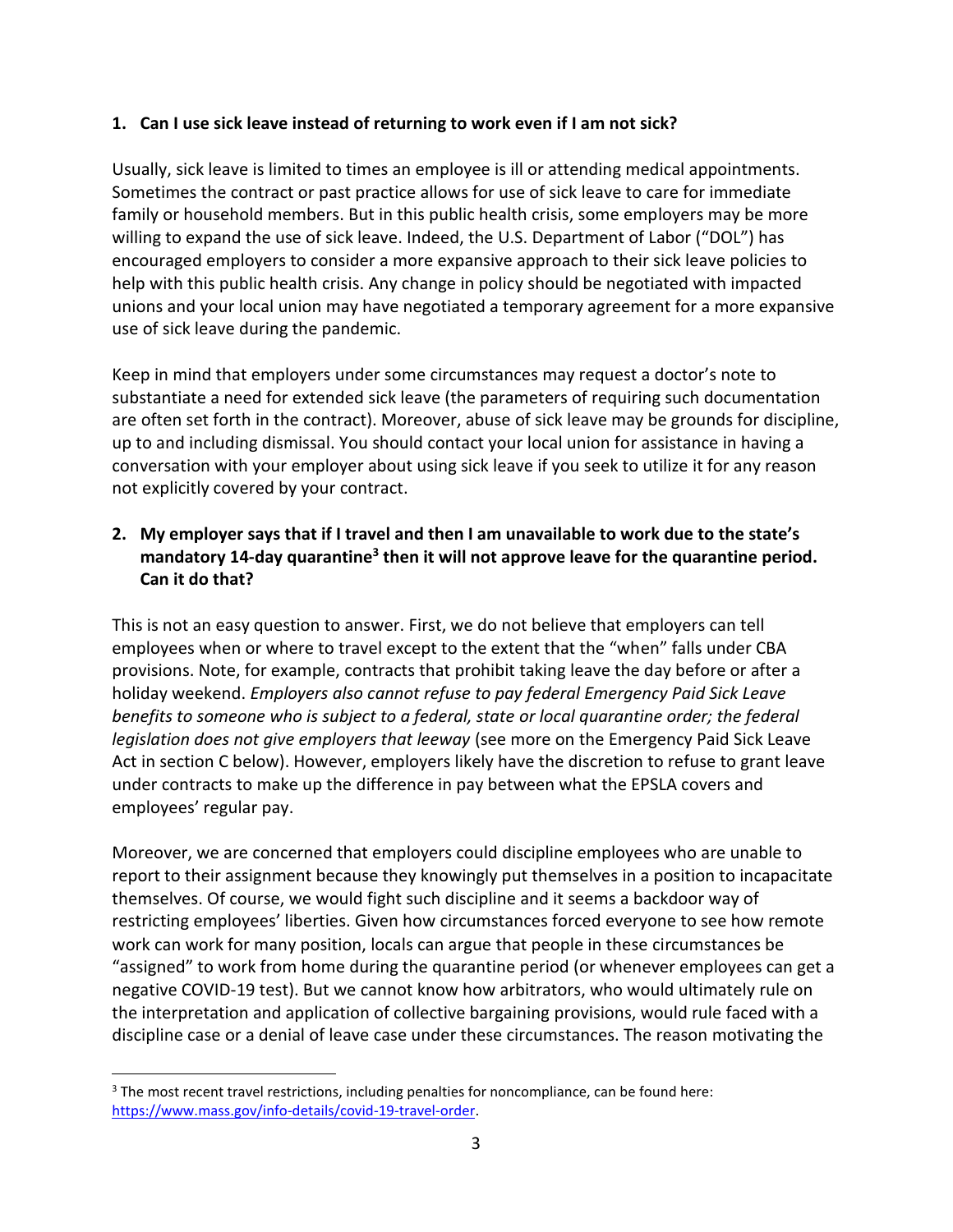travel may carry weight as well (e.g., a beach vacation in Florida may be viewed less favorably than a trip there due to serious illness or death in the family).

*If employers are going to adopt a policy around how they will handle post-travel quarantines, then that should be bargained with the unions.* If the travel immediately precedes the start of class and the locals are starting the school or academic year in full remote teaching mode, then the 14-day quarantine is probably irrelevant. For preK-12 educators, the "agreement" with DESE for the first 10 school days to be planning days, presumably to be done remotely, may make it a moot question. But there are likely many positions our members hold for which employers may require physical presence at the start of the year. And that does not address what happens for mid-year travel. Anyone affected should consult their local union for assistance.

# **B. FAMILY MEDICAL LEAVE ACT ("FMLA") RIGHTS**

For eligible employees,<sup>4</sup> the FMLA provides up to 12 weeks of unpaid leave for their own or a family member's serious medical condition. It may be taken all at once or intermittently. Not all illnesses are "serious health conditions" that trigger FMLA eligibility. "Serious health condition" under the FMLA means an illness, injury, impairment, or physical or mental condition that involves inpatient care or continuing treatment by a health care provider. FLMA leave to care for a family member includes both physical and psychological care. COVID-19 has not reduced FMLA rights. If you or a family member are ill with COVID-19, then FMLA leave may be available if you are otherwise eligible and meet the conditions. The DOL website has more information about FMLA and the pandemic: [https://www.dol.gov/agencies/whd/fmla/pandemic.](https://www.dol.gov/agencies/whd/fmla/pandemic)

The FMLA only provides for unpaid leave. An employee may request to use accumulated leave to be paid for part or all of FMLA leave time. The DOL takes the position that an employer may require an employee to utilize accrued leave concurrent with FMLA leave. The MTA believes this is an unsettled question in the courts. Regardless, an employer must bargain with its union before adopting a policy of requiring concurrent use of accrued leave with FMLA leave.

# **3. Can I use FMLA leave to stay home from work to avoid exposure to COVID-19?**

It depends. Although the DOL has encouraged employers to review their leave policies and consider more flexibility due to the potential for serious illness under a pandemic, FMLA leave is limited to those who have or are caring for someone with a "serious health condition." An employer may require medical certification of the serious health condition, which must be completed by a health care provider and support the request for leave. If the employer doubts the validity of the certification, it may require second and even third opinions (at the employer's expense). Based on your personal circumstance, your health care provider may believe that you have a serious health condition that in the context of a pandemic warrants the

<sup>4</sup> Employees must have worked for their employer for at least 12 months and had at least 1250 hours of service in the previous 12 months.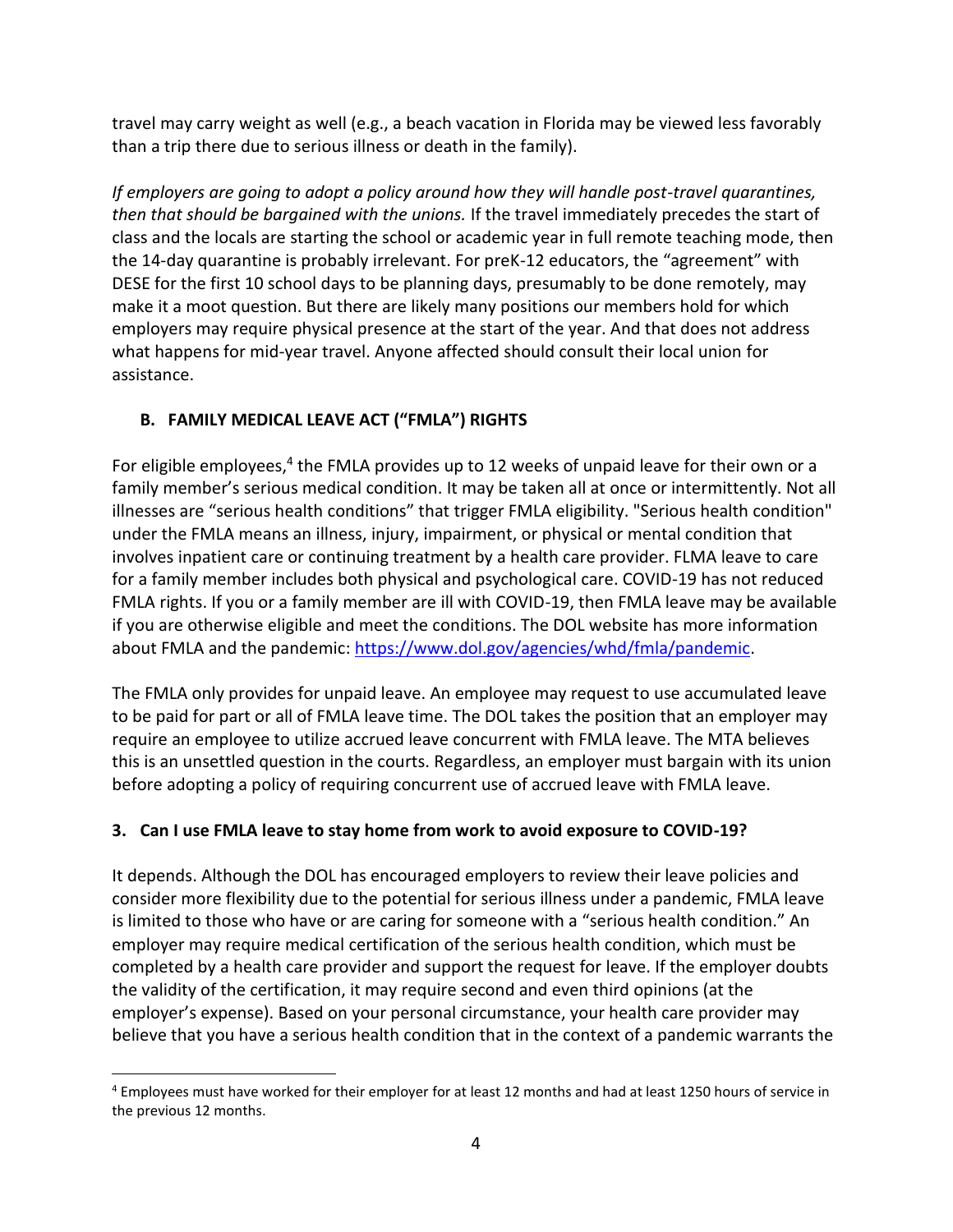use of FMLA leave to ensure your safety (even though you may not have needed FMLA leave pre-pandemic for your health condition). You should consult with your health care provider(s) to see if they believe there are grounds for requesting FMLA leave and if they will submit the appropriate medical certification.

If you are concerned about exposing a close family member to COVID-19 (such as an elderly parent or child with a medical condition that falls in a high risk category), the risk of exposure is more attenuated and it may be more difficult to get a health care provider to agree to the medical certification or for the employer to see the situation as a qualifying serious health condition eligible for FMLA leave. Also, consult with your local union about any flexibilities in access to leave policies it may have negotiated with the employer.

#### **C. EMERGENCY PAID SICK LEAVE ACT ("EPSLA") & EMERGENCY FAMILY AND MEDICAL LEAVE EXPANSION ACT ("EFMLEA")**

The federal Families First Coronavirus Response Act ("FFCRA") provides emergency paid leave for employees impacted by COVID-19 through the Emergency Paid Sick Leave Act ("EPSLA") and the Emergency Family and Medical Leave Expansion Act ("EFMLEA"). These laws are only in effect from April 1, 2020 through December 31, 2020. They do not impact your rights under the FMLA $^5$ 

### **4. What if I am not sick but I have to self-quarantine or I have to care for a family member who has to self-quarantine?**

All public sector employees  $6$  are entitled to up to 10 days of paid sick leave under the EPSLA if they are unable to work because of their own COVID-19 related illness or quarantine<sup>7</sup> or to care for someone with COVID-19 related reasons. This includes caring for a child if a school or place of childcare is closed due to the COVID-19 or a childcare provider is unavailable due to COVID-19.8 EPSLA leave may be taken intermittently if both the employer and employee agree.

 $<sup>7</sup>$  The employee, or the person she is caring for, must be unable to work because she is subject to a federal, state,</sup> or local quarantine or isolation order related to COVID-19 or has been advised by a health care provided to selfquarantine due to concerns related to COVID-19.

<sup>8</sup> EPSLA may be used only if the employee is unable to work because of any of the following:

- a. Employee is subject to a federal, state, or local quarantine or isolation order related to coronavirus;
- b. Employee has been advised by a health care provider to self-quarantine due to concerns related to coronavirus;
- c. Employee is experiencing coronavirus symptoms and seeking a medical diagnosis;

<sup>5</sup> [https://www.dol.gov/agencies/whd/pandemic/ffcra-employee-paid-leave.](https://www.dol.gov/agencies/whd/pandemic/ffcra-employee-paid-leave) 

<sup>&</sup>lt;sup>6</sup> Employers may exclude certain health care providers and emergency responders. However, the DOL encourages the exception be applied judiciously. More information on types of positions that may fall under these exceptions may be found in guidance on the DOL website: [https://www.dol.gov/agencies/whd/pandemic/ffcra-questions#56.](https://www.dol.gov/agencies/whd/pandemic/ffcra-questions#56)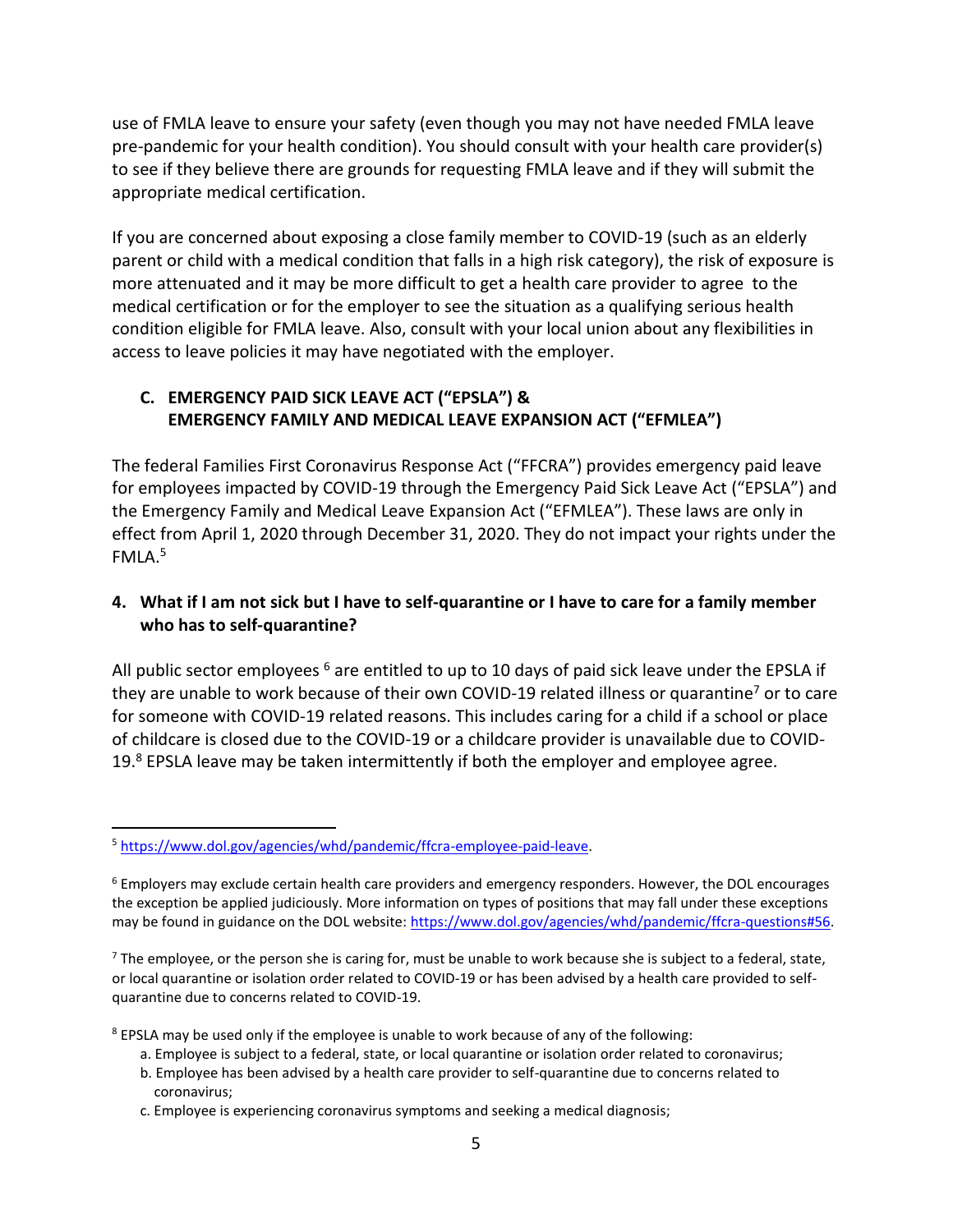EPSLA is in addition to any accrued contractual sick leave; you may utilize EPSLA before taking any personal accrued sick leave. Compensation is determined by statute, depending on the reason for the emergency leave. If it is related to an employee's own illness or quarantine, the employee is entitled to their full rate of pay up to a maximum of \$511 per day, capped at \$5110 total. If it is related to caring for another person, including needing to care for a child due to closing of school or childcare, the employee is entitled to 2/3 their regular rate of pay up to a maximum of \$200 per day, capped at \$2000 total. However, because the FFCRA does not diminish other rights or benefits, employees may supplement emergency paid sick leave with accrued paid leave under existing CBAs or policies to attain normal earnings for the period of emergency paid sick leave.

#### **5. What if I need to stay home to take care of my child because I lost my childcare arrangement or her school is either entirely or partially remote learning?**

The EFMLEA expands access to FMLA leave to provide up to 12 weeks *paid* leave for childcare needs related to the COVID-19 public health emergency. It is only available to employees who are unable to work due to the need to care for son or daughter<sup>9</sup> if the school or child-care provider has closed or is unavailable due to the pandemic.<sup>10</sup> "Child care provider" should be interpreted broadly, including not just day care but nannies or family members who may normally care for children. It also covers when brick and mortar buildings are closed but instruction continues remotely. EFMLEA may be taken intermittently if both the employer and employee agree.

The EFMLEA does not expand the amount of total time available under the FMLA; instead, it expands the type of situation where it may be taken as described above. Employees are still limited to 12 weeks in a 12-month period. But employees only need to be employed 30 days to be eligible for EFMLEA; significantly shorter than the 12 months required for FMLA.

The first 10 days are unpaid under this provision; however, employees may elect to utilize EPSLA leave or their accrued leave for the first 2 weeks. After the first 10 days, employees are entitled to not less than 2/3 their regular rate of pay (based on the number of hours normally scheduled to work), up to a maximum of \$200 per day, capped at \$10,000 total benefit. Because the FFCRA does not diminish other rights or benefits, employees may supplement

d. Employee is caring for an individual who is subject to a federal, state, or local quarantine or isolation order related to coronavirus; or who has been advised by a health care provider to self-quarantine due to concerns related to coronavirus

e. Employee is caring for a son or daughter if a school or place of care has been closed due to coronavirus, or the childcare provider of the son or daughter is unavailable due to coronavirus;

f. The employee is experiencing any other substantially similar condition specified by the Secretary of Health and Human Services in consultation with the Secretary of Labor and Secretary of the Treasury.

<sup>&</sup>lt;sup>9</sup> Son or daughter includes biological, foster, or adopted child, a stepchild, a child of a domestic partner, a legal ward, or the child of a person standing in loco parentis, under 18 years of age.

<sup>10</sup> Employers may exclude certain health care providers and emergency responders. *See* note 4, *supra*.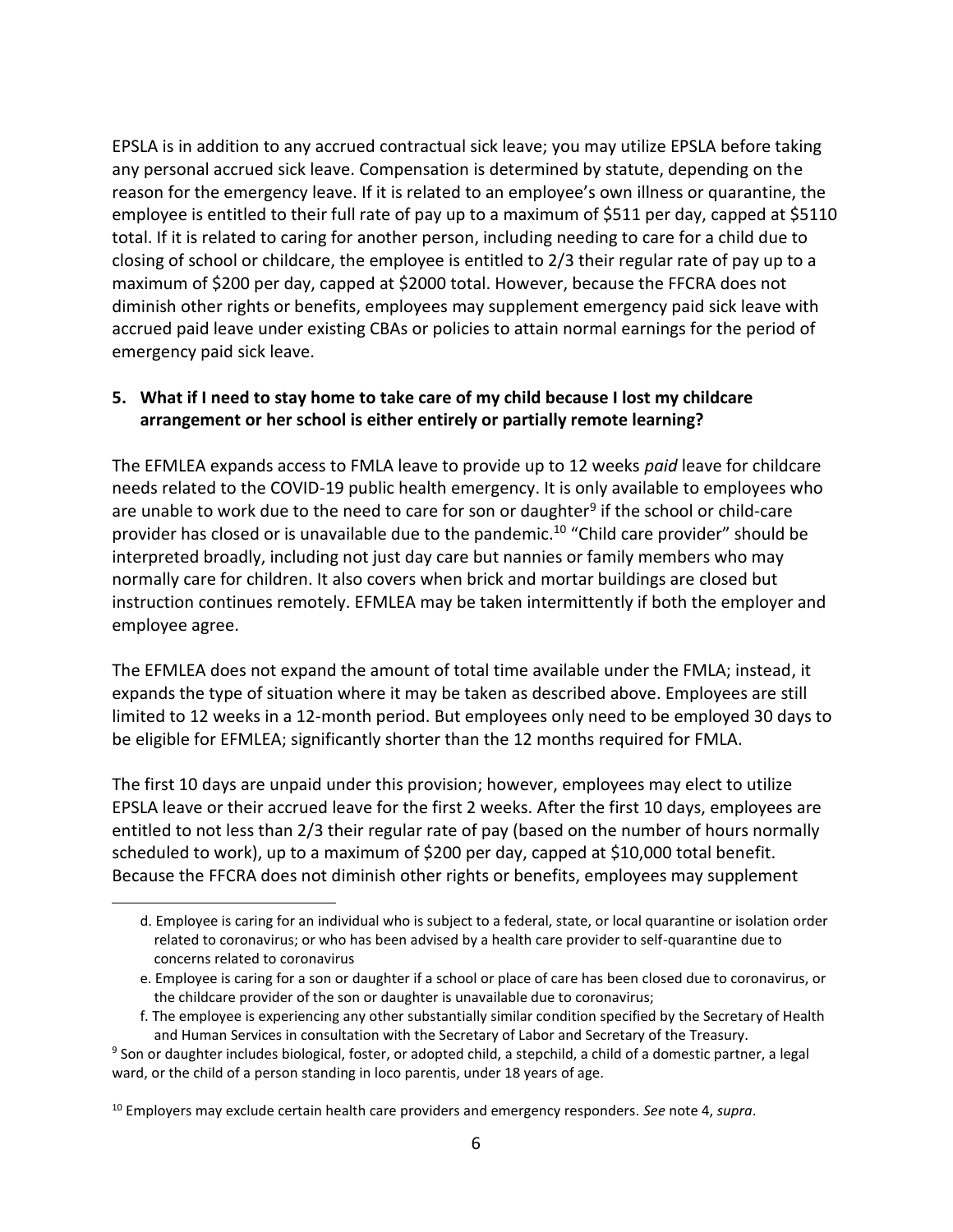EFMLEA with accrued paid leave under existing CBAs or policies to attain normal earnings for the period of EFMLEA.

Additionally, your local union may negotiate remote work arrangements or paid leave for employees whose children's school buildings or childcare arrangements closed.

### **6. Can my employer deny me EPSLA leave if I knowingly travel somewhere that falls under the state's mandatory 14-day quarantine order?**

See answer to Q2 above.

## **D. AMERICANS WITH DISABILITIES ACT ("ADA") ACCOMMODATIONS**

The ADA is a federal law prohibiting discrimination based on disability. The Massachusetts statutory counterpart, M.G.L. c. 151B, contains similar protections. The ADA is relevant to the pandemic in three major ways: First, it regulates employers' disability related inquiries and medical examination for all applicants and employees, including those who do not have disabilities. Second, it prohibits covered employers from excluding individuals with disabilities from the workplace for health or safety reasons unless they pose a "direct threat" (a significant risk of substantial harm to the health and safety of themselves or others) even with reasonable accommodation. Third, it requires reasonable accommodations for individuals with disabilities (absent undue hardship) during a pandemic. [https://www.eeoc.gov/laws/guidance/pandemic](https://www.eeoc.gov/laws/guidance/pandemic-preparedness-workplace-and-americans-disabilities-act)[preparedness-workplace-and-americans-disabilities-act.](https://www.eeoc.gov/laws/guidance/pandemic-preparedness-workplace-and-americans-disabilities-act)

### **7. My employer sent a survey asking questions about whether I can return to my school or campus due to the pandemic – can it do that? What questions can my employer ask?**

It depends on what the survey asks and how. An employer may not ask disability related questions unless they are job related and consistent with business necessity; i.e., that an employee's ability to perform essential job functions are impaired by a medical condition or an employee poses a direct threat (to himself or others) due to a medical condition that cannot be addressed by a reasonable accommodation.

An employer may ask questions designed to assess potential staff issues, such as access to childcare, transportation, and whether employees or someone in their household is at higher risk for serious illness if they contract COVID-19.

The EEOC advises the employer to ask about these issues in one question and have the employee answer "yes" or "no" without asking the employee to identify which issues apply. Because the disability related inquiry is part of a larger survey question and does not require the employee to give a specific answer regarding his/her own personal medical condition, it is permissible. This is example of such a survey from the  $EEOC<sup>11</sup>$ 

<sup>11</sup> [https://www.eeoc.gov/laws/guidance/pandemic-preparedness-workplace-and-americans-disabilities-act.](https://www.eeoc.gov/laws/guidance/pandemic-preparedness-workplace-and-americans-disabilities-act)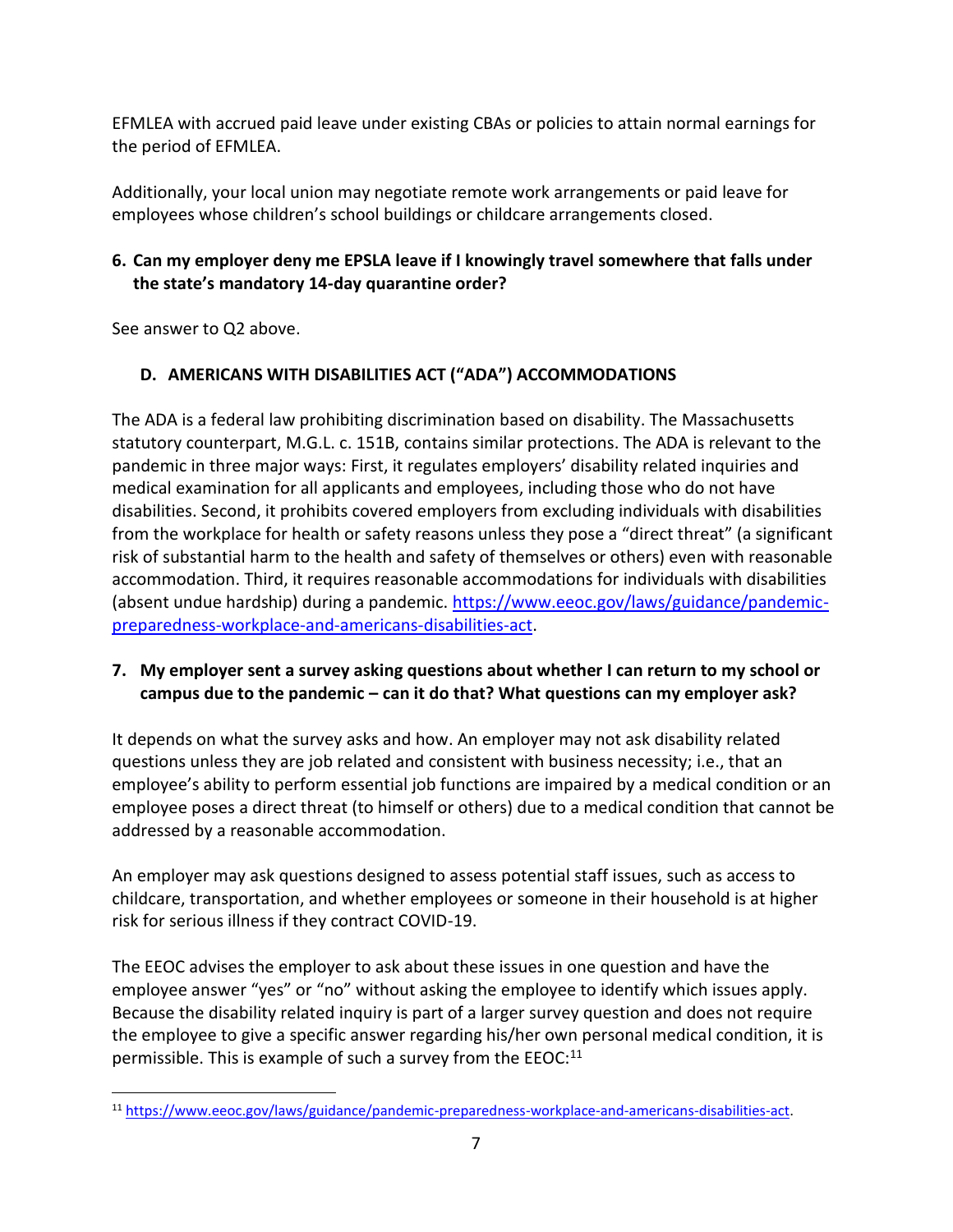

#### **8. Can my employer take my temperature or require that I follow other safety protocols?**

While COVID-19 is regarded as a direct threat to public health, employers may measure employees' body temperature. Requiring infection control practices (e.g., daily temperatures, regular hand washing, gloves, coughing and sneezing etiquette, etc.) does not implicate the ADA but does raise bargaining issues with the union. Similarly, the use of personal protective equipment during a pandemic may be required but it is also is subject to bargaining with the union. An employee could, however, need a reasonable accommodation under the ADA related to these issues (e.g., non-latex gloves; gowns designed for mobility-impaired employees).

#### **9. Can my employer ask me questions about symptoms I may exhibit at work if I say I don't feel well or call in sick?**

Yes, employers may ask questions about symptoms to determine if employees may have COVID-19. They may also send employees who exhibit symptoms of COVID-19 home. A designated representative of an employer may interview an employee who has COVID-19 or exhibits symptoms to determine who that employee had contact with at work. An employer may notify the individuals with whom the affected employee had contact but generally is prohibited from disclosing the employee's identity (absent consent by the employee).

#### **10. Can I be terminated for being considered high risk or living with someone who is high risk of serious illness if I contract COVID-19?**

An employer may not refuse to allow an employee to work or take adverse action against an employee solely because of a disability that places her at a higher risk for severe illness if she contracts COVID-19. Under the ADA, an employer can only take such action if the employee's disability poses a "direct threat" to her health that cannot be eliminated or reduced by a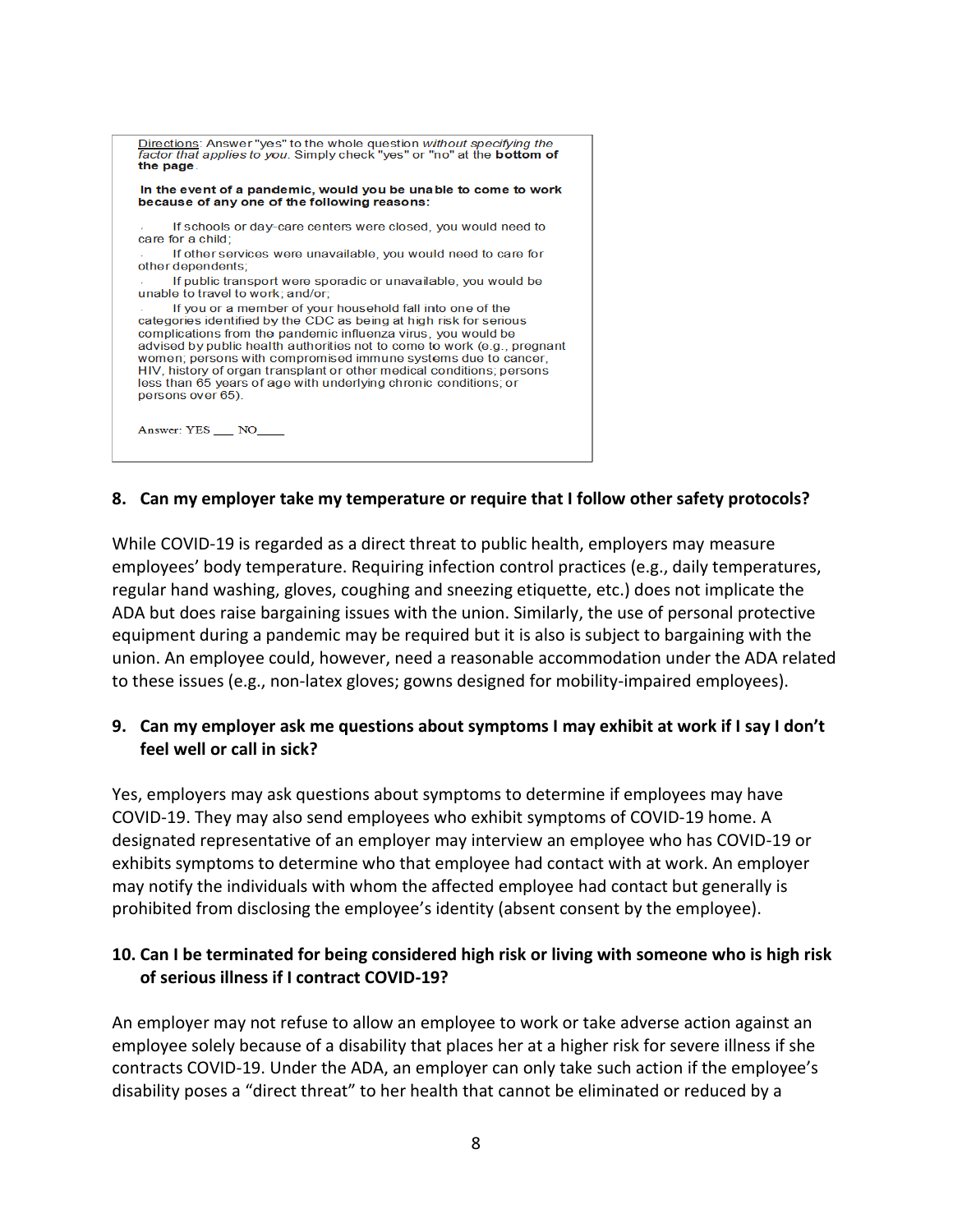reasonable accommodation. This is a high bar for the employer to meet, requiring significant risk of substantial harm. In a pandemic context, the consideration may include the likelihood of being exposed to the virus at work and the measures implemented to protect workers from exposure. Even where there is a direct threat to an employee's health, the employer must consider if there are reasonable accommodations that would eliminate or reduce the risk (absent undue hardship to the employer) before it can consider barring a return to work or the taking of adverse action.

An employer may not terminate an employee because she lives with someone who is at high risk for severe illness if she contracts COVID-19. If that happened, there may be a claim for "associational discrimination," meaning discrimination based on being associated with someone who is disabled or regarded as disabled by the employer.

### **11. I was diagnosed with COVID-19, do I have to inform my employer? And if I do, must my employer keep this information confidential?**

Most employers are requesting that employees self-report if they have been diagnosed with COVID-19. This helps the employer do contact tracing and notify anyone else who may have been exposed. However, the employer must keep the identity of the person self-reporting confidential (absent consent by the employee). However, an employer cannot require selfreporting.

#### **12. Who is entitled to an accommodation under the ADA?**

The ADA only requires a reasonable accommodation for qualified individuals with a disability and if granting an accommodation does not create an undue burden for the employer.

#### Establishing a disability:

A person may be disabled if:

- he has a physical or mental condition<sup>12</sup> that substantially limits a major life activity $13$ ;
- he has a history of a disability (e.g., cancer that is in remission);

 $12$  Including any physiological disorder or condition, cosmetic disfigurement, or anatomical loss affecting one or more body systems, such as neurological, musculoskeletal, special sense organs, respiratory (including speech organs), cardiovascular, reproductive, digestive, genitourinary, immune, circulatory, hemic, lymphatic, skin, and endocrine; or any mental or psychological disorder, such as an intellectual disability, organic brain syndrome, emotional or mental illness, and specific learning disabilities.

 $13$  Including caring for oneself, performing manual tasks, seeing, hearing, eating, sleeping, walking, standing, sitting, reaching, lifting, bending, speaking, breathing, learning, reading, concentrating, thinking, communicating, interacting with others, and working. The operation of a major bodily function, including functions of the immune system, special sense organs and skin; normal cell growth; and digestive, genitourinary, bowel, bladder, neurological, brain, respiratory, circulatory, cardiovascular, endocrine, hemic, lymphatic, musculoskeletal, and reproductive functions. The operation of a major bodily function includes the operation of an individual organ within a body system.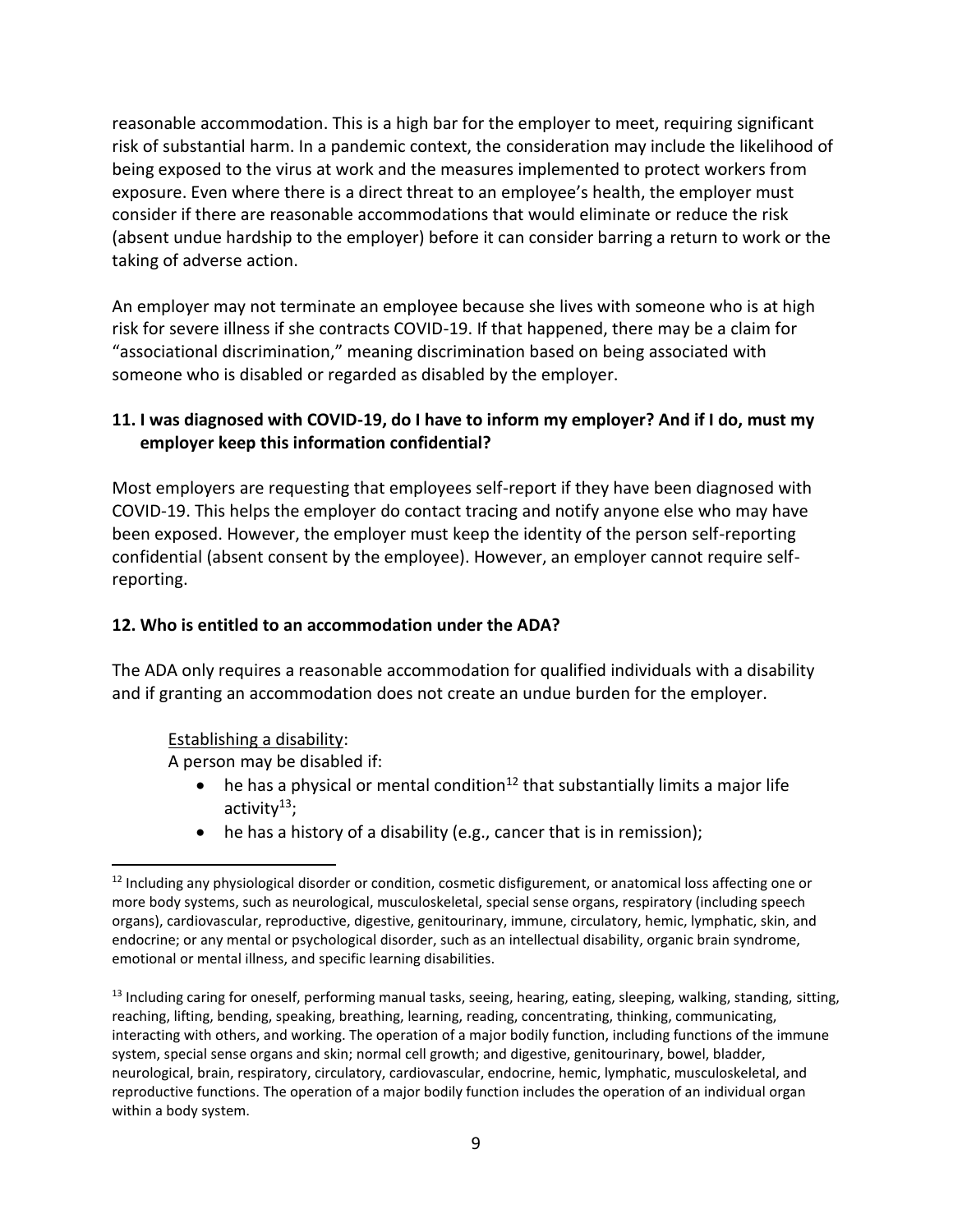• he is *believed* to have a physical or mental impairment that is not transitory (lasting 6 months or less) or minor (regardless of actual impairment).

### Establishing "qualified individual":

Someone who meets the legitimate skill, experience, education, or other requirements of a position and can perform the essential functions of the position, with or without an accommodation. (Essential function may be guided by job descriptions or past practices.)

### Establishing a "reasonable accommodation"*:*

A modification or adjustment to a job or work environment that enables a qualified employee with a disability to perform the essential functions of his job. Examples include: modifying existing facilities; job restructuring; part-time or modified work schedules; reassignment to a vacant position; acquisition or modification of equipment or devices; appropriate adjustment or modifications of examinations, training materials or policies; or having qualified readers or interpreters.

### Establishing "undue hardship":

The ADA describes an undue hardship as an "action requiring significant difficulty or expense." Several factors are considered, including:

- the nature and cost of the accommodation needed;
- the overall financial resources of the facility or facilities involved in the reasonable accommodation and of the employer overall; the number of persons employed at such facility and overall; the effect on expenses and resources, or the impact otherwise of such accommodation upon operations; and
- the type of operation or operations of the employer, including the composition, structure, and functions of the workforce.

### **13. What happens after I request an accommodation?**

An employer must consider the employee's request and engage with the employee in a flexible, *interactive process* to try to find a suitable accommodation. Employers and employees are expected to work together to identify possible accommodations.

An employer is not required to provide the specific accommodation requested but it must provide a accommodation that is effective. An employer need not eliminate an essential function of the disabled worker's position to allow a disabled employee to perform the job. If an essential function must be eliminated, the employee will not be a "qualified" disabled person entitled to protection under the ADA. An employer also can refuse to provide an accommodation if the individual would pose a direct threat to himself or herself or others in the workplace even with the accommodation. Moreover, an employer is excused from providing a reasonable accommodation if the accommodation would result in an "undue hardship" for the employer.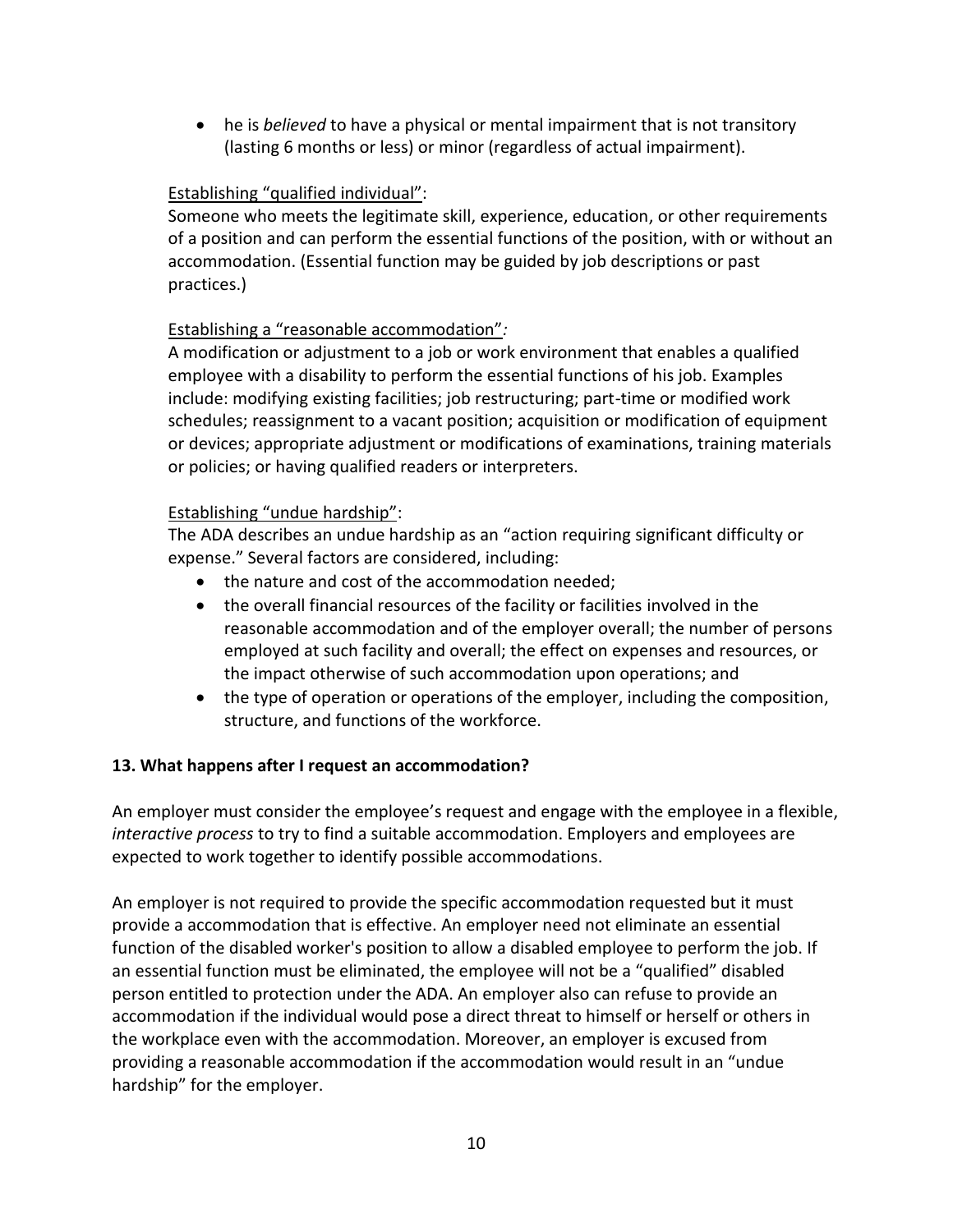#### **14. If I ask for a reasonable accommodation, what information can my employer require from me?**

An employer may ask questions or seek medical documentation to determine first if the employee meets the definition of disabled under the ADA. It is entitled to only enough information to determine the limitations caused by the disability that need to be addressed; i.e., that the disability necessitates a reasonable accommodation. Sometimes the disability and limitations are obvious. But if not, then permissible questions may include: (1) how the disability creates a limitation; (2) how the requested accommodation will effectively address the limitation; (3) whether another form of accommodation could effectively address the issue; and (4) how a proposed accommodation will enable the employee to continue performing the "essential functions" of his position (i.e., the fundamental job duties).

The employer may require reasonable documentation to help it make an informed decision regarding a disability and need for a reasonable accommodation. Any requested documentation must be limited to determining these two issues. Therefore, a request for an employee's entire medical records would be overbroad in most cases. But it may request documentation from a health care or rehabilitation professional (e.g., doctor, psychologist, nurse, physical therapist, licensed mental health professional, etc.) to support the accommodation request. Medical documentation may be able to identify the disability without disclosing the actual diagnosis, should the employee wish to keep that information confidential.

The process of requesting and determining a reasonable accommodation should be an interactive dialogue – an informal process to clarify the employee's needs and identify appropriate reasonable accommodations. The employer is not obligated to provide the exact accommodation requested.

### **15. What is a reasonable accommodation in the COVID-19 context?**

It depends. A reasonable accommodation may mean mitigating exposure risk; e.g., by installing plexiglass shields, additional cleaning of surfaces, providing appropriate personal protective equipment ("PPE"), extra social distancing space in work areas, proper ventilation and access to fresh air, filtration devices, staggering work hours or splitting shifts/classes to limit number of people exposed to, and working remotely. But whether these (or other) accommodations are "reasonable" is fact dependent, based on the individual's disability, the type of position the employee holds, and whether the accommodation creates an undue hardship for the employer.

The EEOC supports working remotely to control the spread of the infection and as an accommodation for employees with disabilities that put them at high risk of complications from COVID-19.<sup>14</sup> The state's phased re-opening plan also states that those employees at high risk should work from home if possible and be given priority consideration for workplace

<sup>14</sup> [https://www.eeoc.gov/laws/guidance/pandemic-preparedness-workplace-and-americans-disabilities-act.](https://www.eeoc.gov/laws/guidance/pandemic-preparedness-workplace-and-americans-disabilities-act)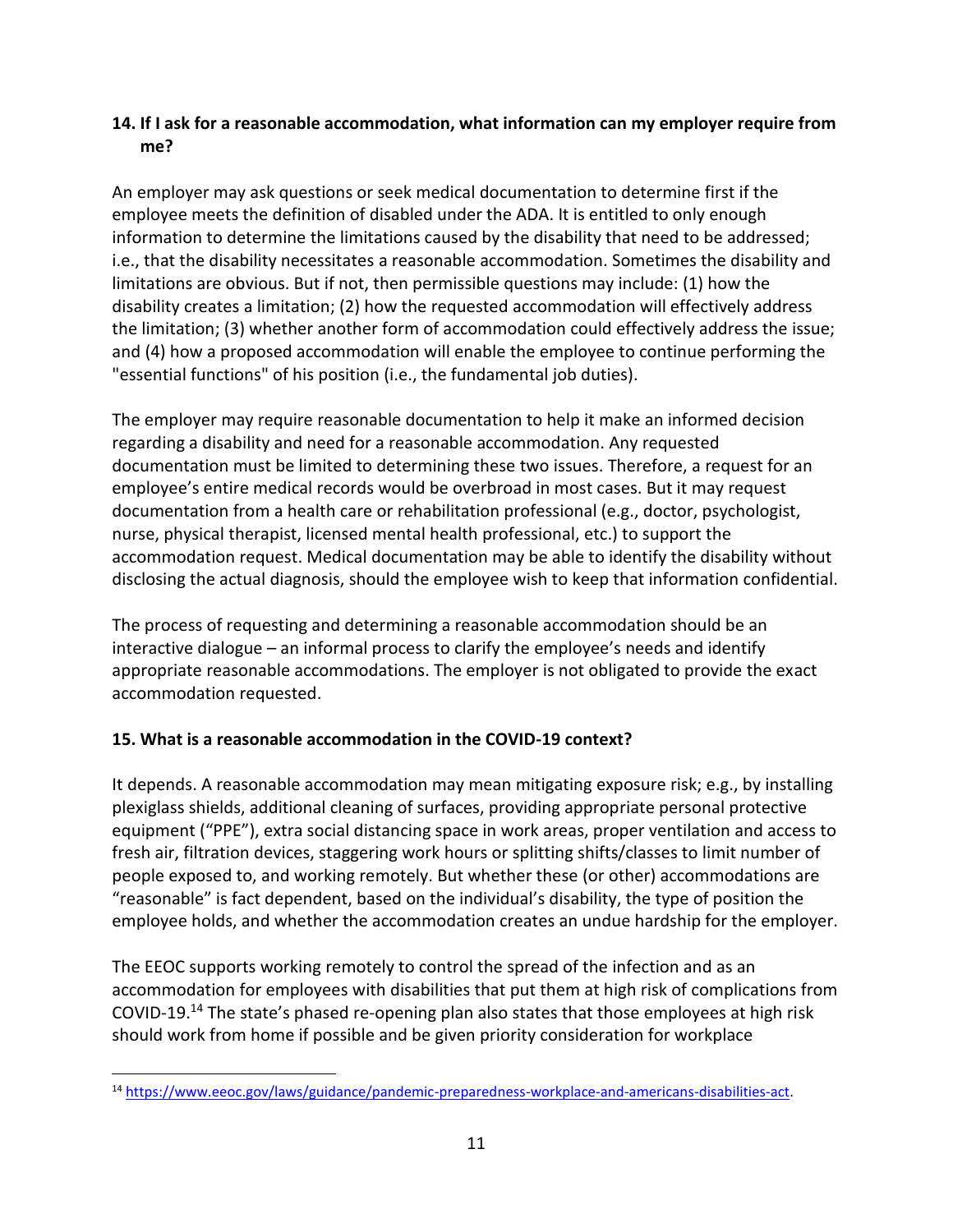accommodations, even during "phase 3" of the reopening (the last phase before a return to "normal").<sup>15</sup> These are helpful resources for the interactive dialogue. But unfortunately, they do not establish an unequivocal right to remote work instead of in-person instruction or services.

### **16. I have a disability and I had a reasonable accommodation prior to the pandemic. Does my employer have to maintain my accommodation?**

Generally, yes. However, an accommodation may need to be modified if the working conditions have changed. The parties should engage in an interactive dialogue to ensure any changing needs for accommodation are met.

### **17. I have a disability but prior to the pandemic I did not need an accommodation. Can my need for an accommodation change based on COVID-19?**

Yes, a disability may be exacerbated by the context of a pandemic (e.g., mental health issues). Or a disability may put an employee at greater risk of severe illness if she contracts COVID-19 and a reasonable accommodation is needed to mitigate that risk. Again, the interactive dialogue needs to occur to determine a reasonable accommodation for the new needs.

### **18. I am pregnant, does that entitle me to an accommodation?**

It depends. Pregnancy itself is not a disability but certain pregnancy-related conditions may be. And a pregnant employee may have a pregnancy-related condition where certain external conditions may make it dangerous for her to leave her house. An employer also cannot treat someone who is pregnant differently than others. As noted above, the EEOC and the state reopening plan encourage remote work for employees at high risk of serious illness from contracting COVID-19. Pregnancy is on the CDC as a category of employees who might be at *increased* risk; it's not as strong an argument as those with high risk but ideally employers should be sympathetic about not putting their pregnant workers in potential harm's way.

# **19. I am 65+ years old, does that entitle me to an accommodation?**

Age itself is not a disability under the ADA. An employer cannot mandate that everyone 65+ stay home. An employee 65+ who wants to work remotely who is not otherwise disabled for purposes of the ADA must be treated the same as comparable workers (e.g, if other workers are allowed to work remotely, the same opportunity must be offered to someone 65 or older.) Older adults are considered high risk by the CDC and EEOC and state guidance assert that older workers should work remotely and be a category of employee given priority in accommodations. These provide good advocacy talking points for locals working with older employees seeking an accommodation of remote work.

<sup>15</sup> <https://www.mass.gov/doc/reopening-massachusetts-may-18-2020/download> (p. 14).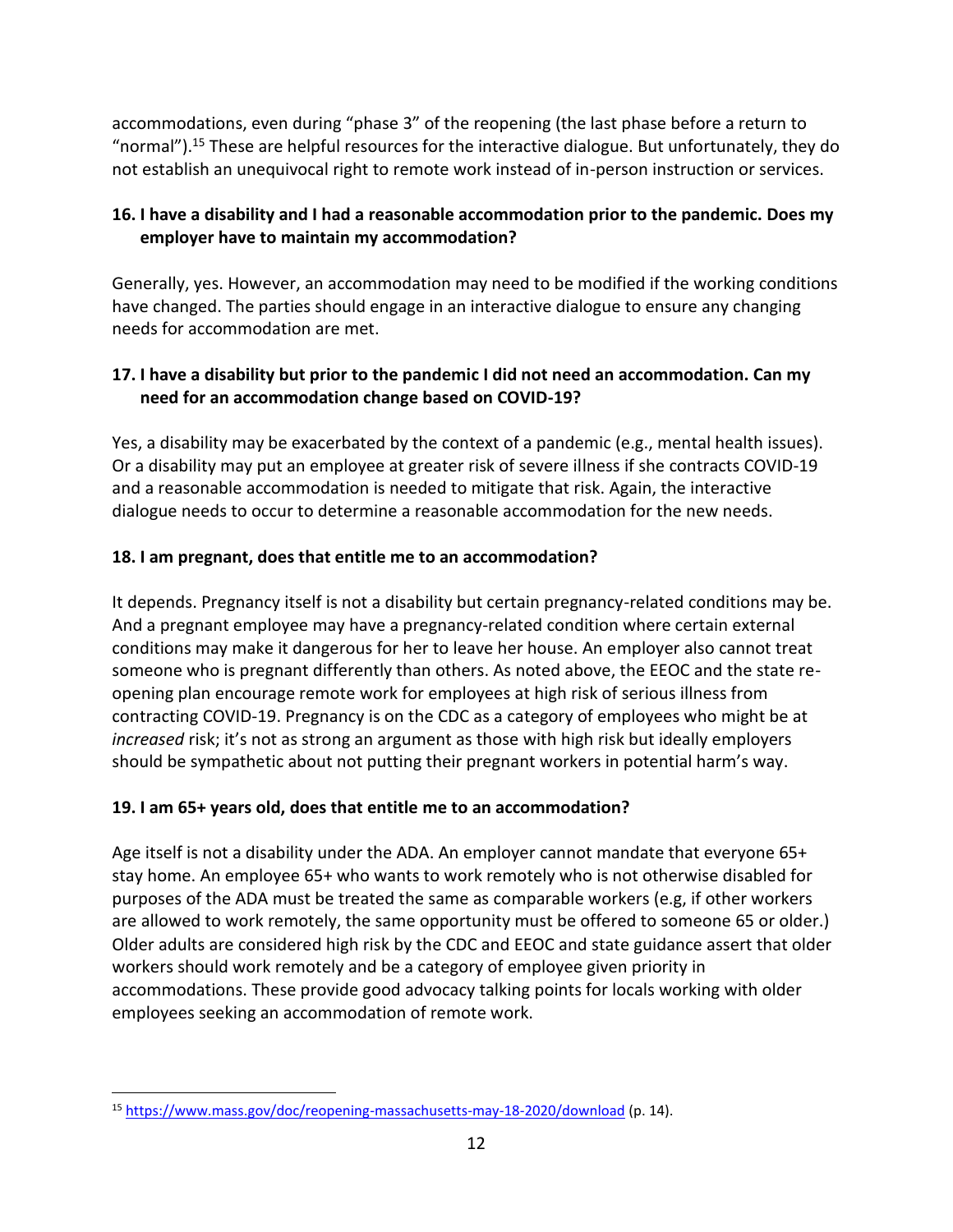#### **20. I requested a reasonable accommodation of working entirely remotely but my employer says it cannot grant it – now what?**

Remember, the ADA requires an *interactive dialogue* about what a disabled employee needs in an accommodation and effective options for meeting the needs. Enlist the assistance of your local union in having this dialogue and try to be creative and explore different types of accommodations. It is a violation of the ADA if the employer refuses to engage in an interactive dialogue. It may be a violation of the ADA if the employer refuses to provide a reasonable accommodation or only offers alternatives that do not meet the accommodation needs of the employee so that she can perform the essential functions of her job. Whether there is a violation may depend on whether the employer has a defense to its refusal to provide reasonable accommodation: is the employee a direct threat and therefore should not be working? was a reasonable accommodation offered but refused by the employee? would it create an undue hardship to grant a reasonable accommodation?

We cannot predict how the courts will rule if refusals of requests to work remotely lead to claims filed under the ADA. There are several questions the courts are likely to key in on:

- Is it an essential function of the job to provide in-person instruction or services? It is possible that the answer to this question is dependent on the circumstances at the time – what is the pandemic situation? what is the reopening plan of the school or college?
- If a request to work remotely is denied, is the alternative offered by the employer a reasonable one? For example, is the employer relying on having safety protocols in place to mitigate the risk of expose and is that reasonable (i.e., effective)?
- Would the requested accommodation create an undue hardship for the employer? It is likely that the analysis will be impacted by the volume of requests to work remotely and what the overall plan of reopening the schools or colleges put in place.

Each situation must be evaluated based on its specific facts.

### **21. What if my employer says it cannot accommodate all the employees seeking an accommodation of working remotely but my medical provider says I should avoid going back to in-person instruction or services until the pandemic ends or a vaccine is created?**

This is a difficult situation that could come up in many places. It is possible that an employer could make out a case of undue hardship to accommodate *everyone* who requests to work remotely. Whether an employer would have a valid defense to a failure to accommodate claim under the ADA will depend on a lot of factors, such as: the number of employees requesting an accommodation to work remotely compared to the total workforce; the composition of that group of employees (are they all from one department or facility? do any of the employees meet the qualifications for alternative assignments where remote work is available?); the employer's need or ability to provide remote instruction or service positions; and whether inperson instruction or service an essential function of the job.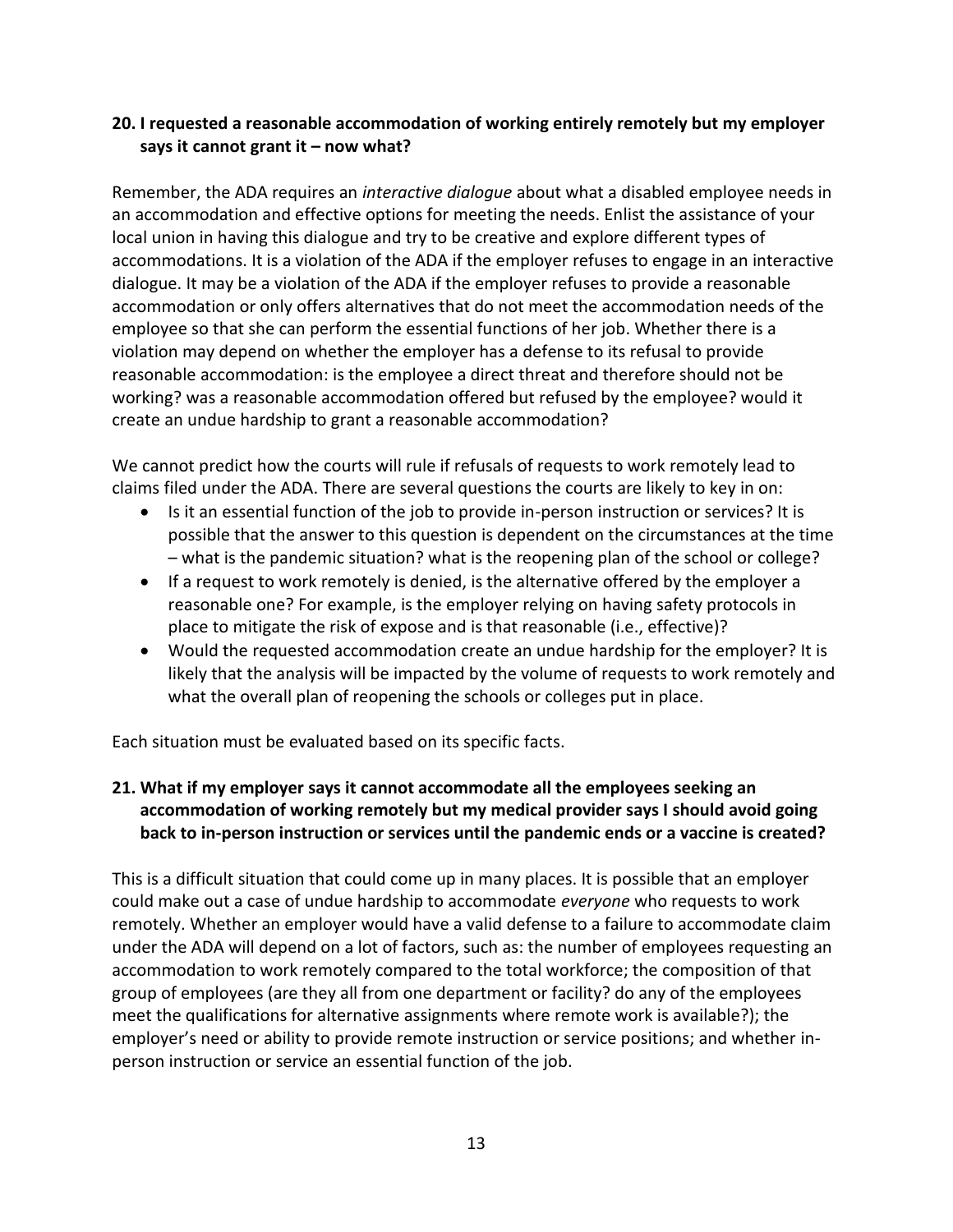The issue of what are the essential functions of the job may be a key part of the analysis. Generally, employers have the managerial prerogative to determine the qualifications for a position and it was likely a widely held (even if unwritten) presumption previously that teaching required an instructor to be in the classroom with the students. But the abrupt switch to remote instruction forced on educators in the spring showed that remote teaching can work. This gives leverage from an advocacy perspective. However, past *temporary* excused performance of an essential function during the pandemic is unlikely to establish that an employer has permanently change a job's essential function, that long term remote work *is de facto* a reasonable accommodation, or that remote work does not impose an undue hardship on the employer.

Ultimately, if the employer can establish undue hardship in accommodating all valid requests for accommodations, then the parties should discuss how to prioritize who can work remotely and explore other options through an interactive dialogue process. But if there are no other temporary positions that would be a reasonable accommodation or other mitigating safety measures are not sufficient to ensure safety of someone at high risk, then the last resort accommodation may be to grant leave, whether paid or unpaid. Employers should be considering liberal leave policies (in conjunction with negotiations with their unions). In addition, employees may want to look into whether they are eligible for short- or long-term disability benefits.

#### **22. Can I get an accommodation to protect someone in my household who is considered at high risk of serious illness from contracting COVID-19?**

The ADA does not *require* an employer to grant an accommodation for the purpose of protecting someone else in the employee's household or family. That does not mean that you cannot ask for consideration of an accommodation but your employer does not have a legal obligation to accommodate your request. However, the ADA does protect against harassment or disparate treatment based on one's association with a person who is disabled. You should consult with your local union to see if there are policies that have been negotiated that help employees in this situation.

You may also be able to utilize EPSLA for up to 10 days if you need to care for someone who is ill or quarantined due to COVID-19 (see section on EPSLA above). Moreover, if you have an immediate family member who suffers from a "serious health condition" as defined by the FMLA, you may be eligible to utilize FMLA leave (see section B above on FMLA leave).

### **23. What if I do not have a disability but I fear going back to in-person instruction and services during this pandemic – can I get an accommodation?**

While such fear may be rational depending on the spread of the virus in the surrounding community, the state of the physical facilities where one works, and the feasibility of mitigating measures, the ADA only obligates an employer to provide a reasonable accommodation to someone with a disability who needs it to perform the essential functions of the job. Your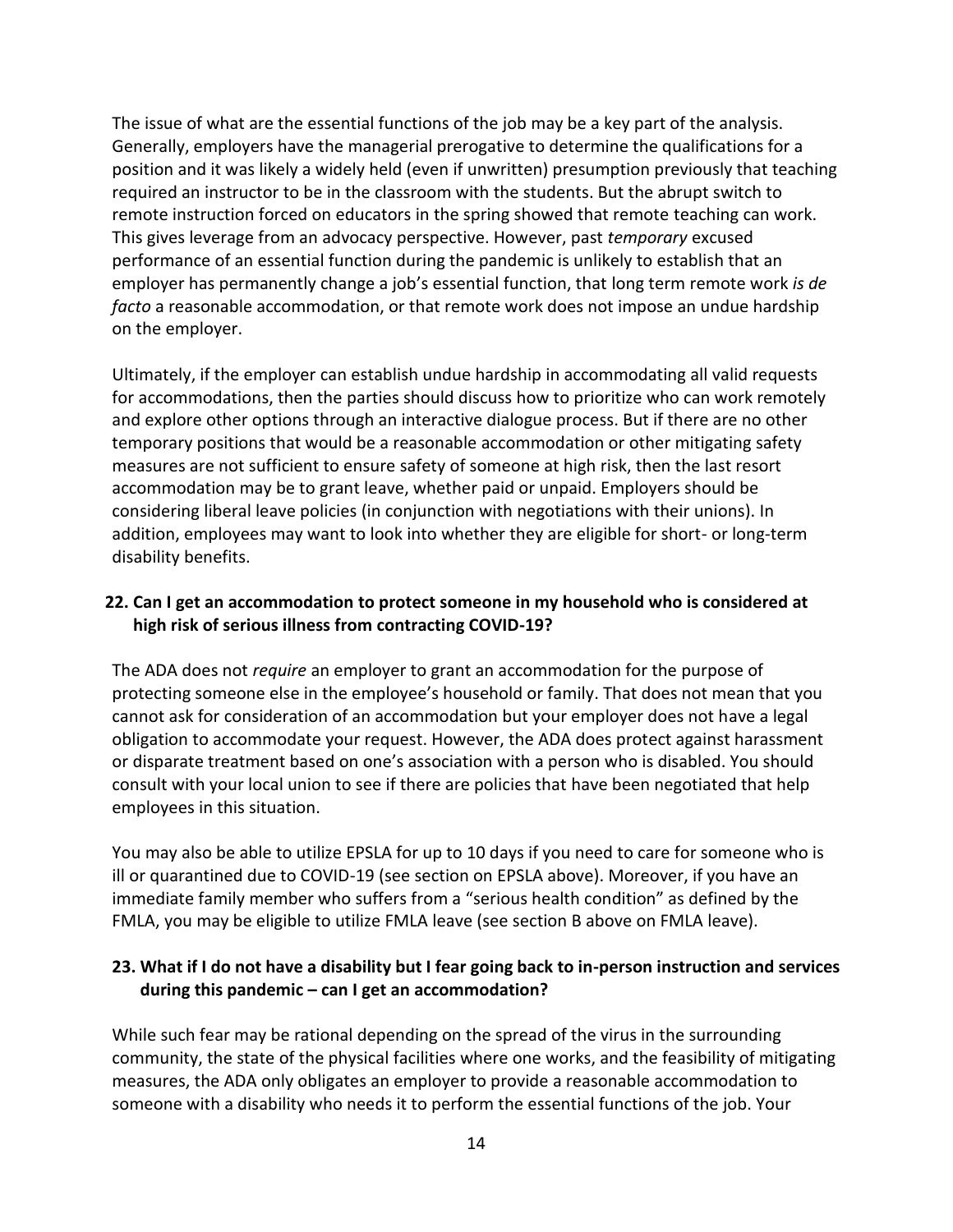contract may have leave provisions you can invoke or your employer may be taking a more flexible approach to leaves during the pandemic. While legal options may be more limited, the MTA and many locals and members are organizing around issues related to when and how classes are held this fall as well as many safety issues in the facilities where members work. Consult your local union for assistance.

### **24. Can my employer retaliate against me for requesting an accommodation, even terminate me?**

An employer cannot retaliate against an employee for requesting an accommodation; that would violate the ADA (and corresponding state law at M.G.L. c. 151B). However, in engaging in the required interactive dialogue to find a reasonable accommodation, employees should be sure to explore all options so that the employer does not conclude that they are not a "qualified individual" (unable to perform the essential functions of the position, with our without an accommodation) or that they have become incapacitated and unable to work even with a reasonable accommodation. These would be extreme positions for an employer to take. All possible accommodations, including unpaid leave as a last resort, should be discussed so that an employer would not have grounds to make such a claim.

## **25. Can my employer force me to get a COVID-19 vaccine if one becomes available?**

An employee may be entitled to an exemption from a mandatory vaccination requirement based on an ADA disability; an exemption could be a reasonable accommodation barring undue hardship (significant difficulty or expense). Similarly, under Title VII of the Civil Rights Act of 1964, an employee may be entitled to an exemption based on a sincerely held religious belief, practice, or observance regarding vaccines. Again, the employer would need to provide a reasonable accommodation barring undue hardship (though the standard for undue hardship under Title VII is lower than under the ADA). Also, requiring vaccinations may require bargaining with the union. Generally, the better approach is for employers to encourage employees to get vaccinated.

### **II. WHAT CAN I DO IF I HAVE CONCERNS ABOUT THE SAFETY OF MY WORKPLACE?**

The MTA is zealously advocating for a safe return to schools and campuses. Additionally, our local affiliates are negotiating with their employers and local leaders and many members are organizing and advocating at the state and local levels. Talk to your local union or MTA field representative about strategies to influence decision-making at the local level; they can also connect you to efforts taking place at the state level. It is also important to be aware of existing guidance issued by official sources such as:

- [https://www.cdc.gov/coronavirus/2019-ncov/community/schools](https://www.cdc.gov/coronavirus/2019-ncov/community/schools-childcare/schools.html)[childcare/schools.html\)](https://www.cdc.gov/coronavirus/2019-ncov/community/schools-childcare/schools.html)
- <https://www.mass.gov/doc/reopening-massachusetts-may-18-2020/download>
- <https://www.mass.gov/doc/dese-fall-reopening-guidance/download>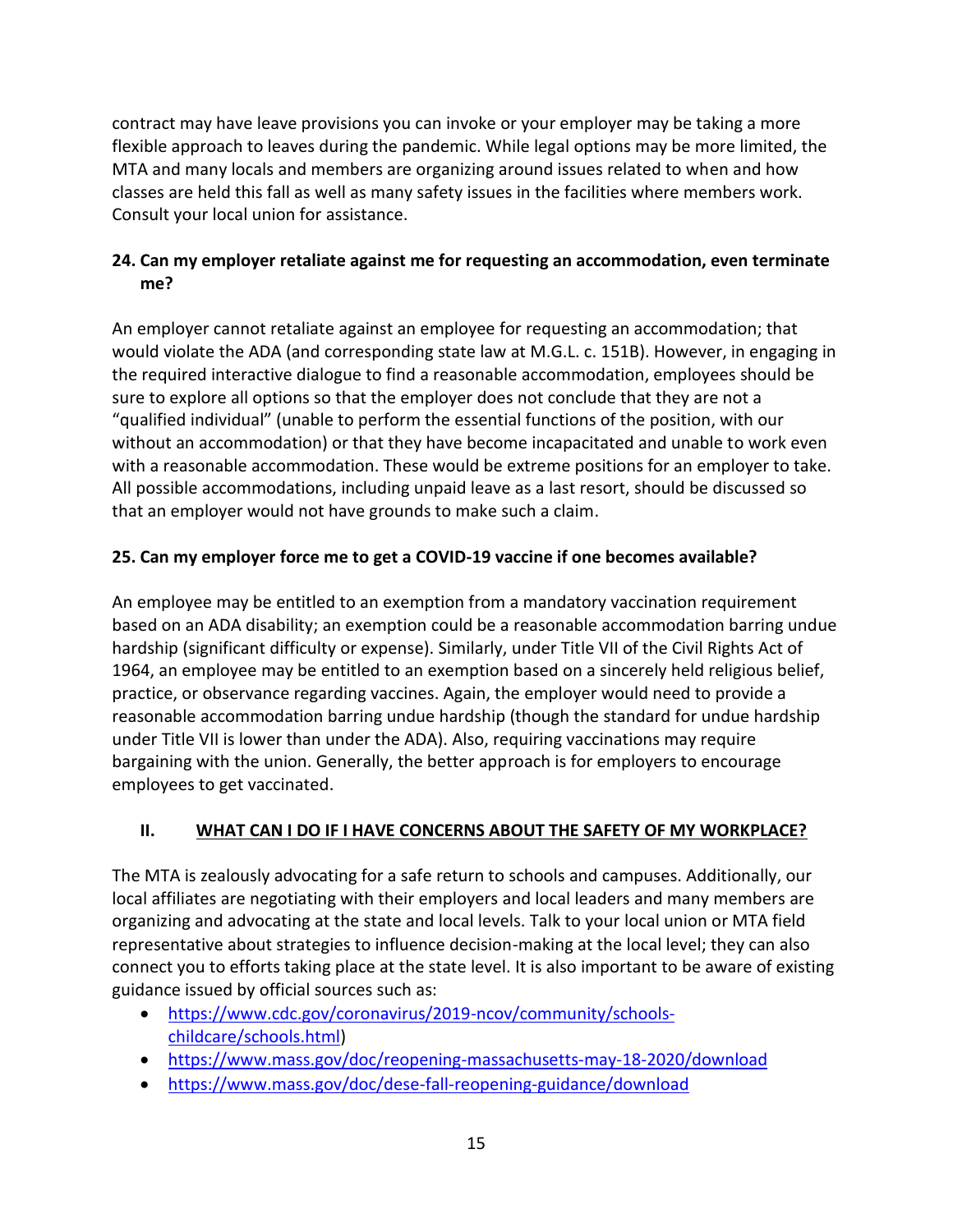#### **26. What do I do if safety protocols are not being followed?**

Document your concerns in writing and bring them to the administration's attention. Depending on the situation, this may be the building administrator, a designated Covid-19 coordinator, or someone higher up in the organization. Be sure to copy your local union and work with it to help organize other employees around the health and safety issues. You may want to try to find common cause and organize with students, parents, other unions, and/or the broader community.

If the administration does not respond appropriately to address the lapses in safety protocols, report the violations. There may be multiple reporting options:

• File an "OSHA" complaint with the Massachusetts Department of Labor Standards (see section III.A for more information on the state health and safety laws).

[https://www.mass.gov/service-details/covid-19-workplace-safety-measures-for](https://www.mass.gov/service-details/covid-19-workplace-safety-measures-for-reopening)[reopening](https://www.mass.gov/service-details/covid-19-workplace-safety-measures-for-reopening)

• Contact the Attorney General, who has set up a hotline and online complaint form for employees who feel there are unsafe working conditions due to COVID-19 and the failure of an employer to enforce recommended protocols.

[https://www.mass.gov/forms/report-unsafe-working-conditions-in-massachusetts](https://www.mass.gov/forms/report-unsafe-working-conditions-in-massachusetts-during-covid-19)[during-covid-19](https://www.mass.gov/forms/report-unsafe-working-conditions-in-massachusetts-during-covid-19)

- The Attorney General also enforces the statute that requires businesses to provide well-ventilated workplaces and avoid unsanitary conditions. G.L. c. 149, § 113.
- Report violations to your local board of health, which has the authority to fine employers. A directory of local boards of health is available here:

[https://www.naccho.org/uploads/downloadable-resources/Local-Health-Department-](https://www.naccho.org/uploads/downloadable-resources/Local-Health-Department-COVID-19-Directory.pdf)[COVID-19-Directory.pdf](https://www.naccho.org/uploads/downloadable-resources/Local-Health-Department-COVID-19-Directory.pdf) (Massachusetts starts at p. 62)

• Contact your state representative or state senator.

<https://malegislature.gov/Search/FindMyLegislator>

Your union may also file a grievance if there is a violation of a health and safety provisoin in your collective bargaining agreement, or it may demand to bargain over safety concerns if they are something new that has not been addressed by the parties before.

### **27. If I speak out about COVID-19 related health and safety issues, can my employer terminate me?**

You may be protected under various laws for speaking out about health and safety issues.

• Employees may not be discharged or discriminated against for filing a complaint or exercising a right under the Massachusetts OSHA law. 454 C.M.R. 25.07.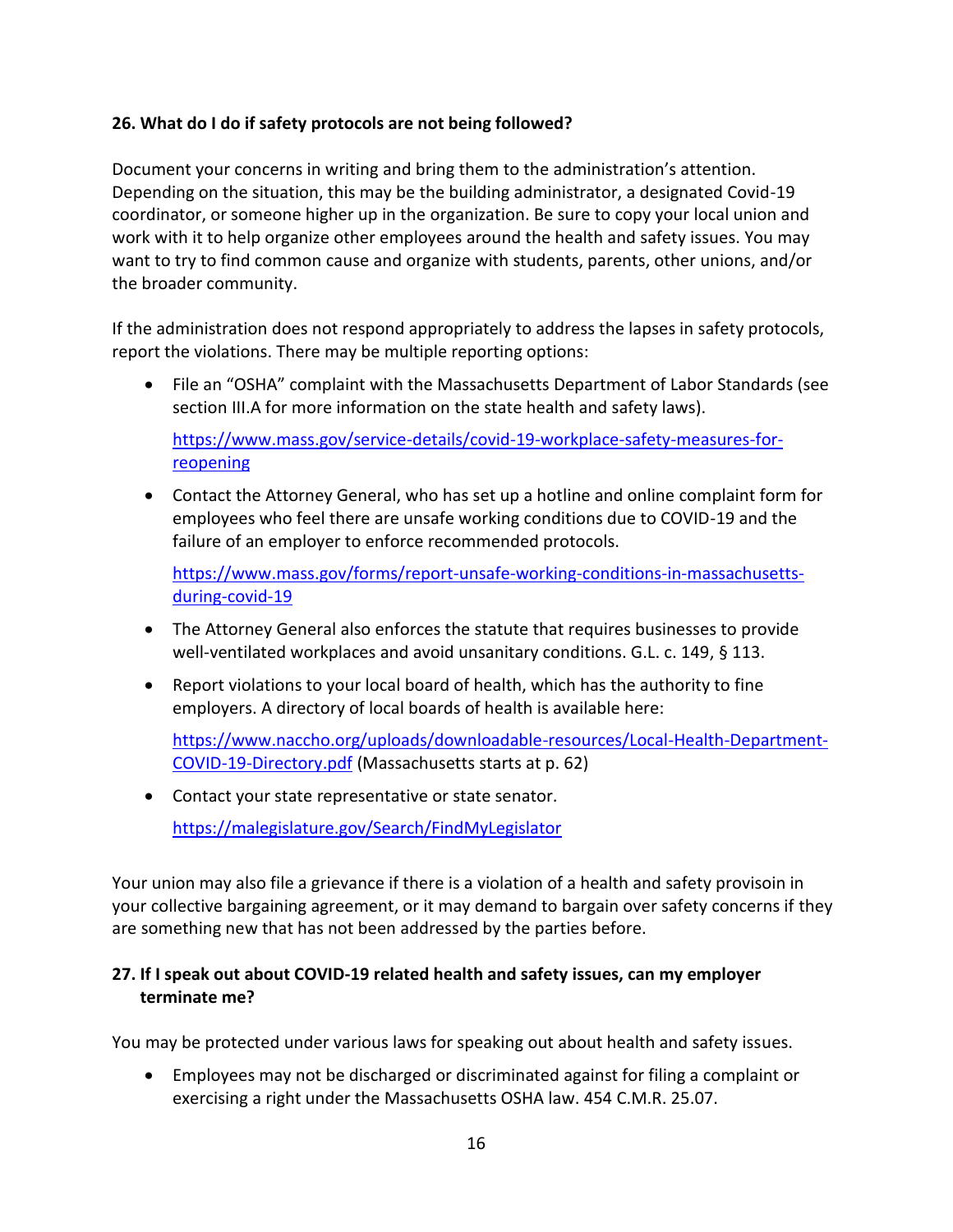- The AG has asserted that employees may not be retaliated against for filing a complaint with her office.
- The state whistleblower protection law (G.L. c. 148, § 185) prohibits a public employer from retaliating against an employee for:
	- i. Disclosing or threatening to disclose a reasonable belief of violations of a law or regulation or which the employee reasonably believes poses a risk to public health or safety.
	- ii. Providing information to or testifying before any public body conducting an investigation or holding a hearing regarding alleged violations of law or regulations or policies or practices the employee reasonably believes poses a risk to public health or safety.
	- iii. Objecting to or refusing to participate in any activity, policy, or practice which the employee reasonably believes is in violation of law or regulation, or which the employee reasonably believes poses a risk to public health or safety.

However, in order to be protected, prior to reporting the issue to a public body *an employee must first bring the activity, policy or practice to the attention of a supervisor in writing and give the employer reasonable opportunity to correct the problem*. This step can only be skipped if the employee: is reasonably certain that the issue is known to one or more supervisors and the situation is an emergency; reasonably fears physical harm as a result of disclosure; or makes the disclosure before a judicial body, law enforcement agency, or prosecutorial office.

- Educators who advocate for safe working conditions or funding to facilitate the safe return to in-person instruction and services may have First Amendment protections. To be protected, they must be speaking as citizens (rather than employees) about matters of public concern (rather than private matters concerning their personal situation). Generally, workplace safety for schools and colleges is a matter of public concern. Care should be taken to ensure such speech is made during non-work time and using their personal devices. Use private accounts and platforms rather than those of the employer and do not appear to be speaking on behalf of the employer. Moreover, such speech cannot disrupt the business operations of the employer.
- If an employee speaks out about working conditions that impact colleagues, on behalf of colleagues, or in a way that seeks to enforce health and safety provisions in the collective bargaining agreement, then the employee is engaged in protected concerted activity and cannot be discriminated or retaliated against by the employer under the state labor law, G.L. c. 150E. Contact your local union to inquire if an unfair labor practice charge should be filed.
- There may be strong arguments to make in a discipline arbitration that there was no just cause for the discipline (if there is just cause protection in the collective bargaining agreement) or that the conduct at issue does not actually constitute the grounds for discipline alleged by districts for teachers with professional teacher status.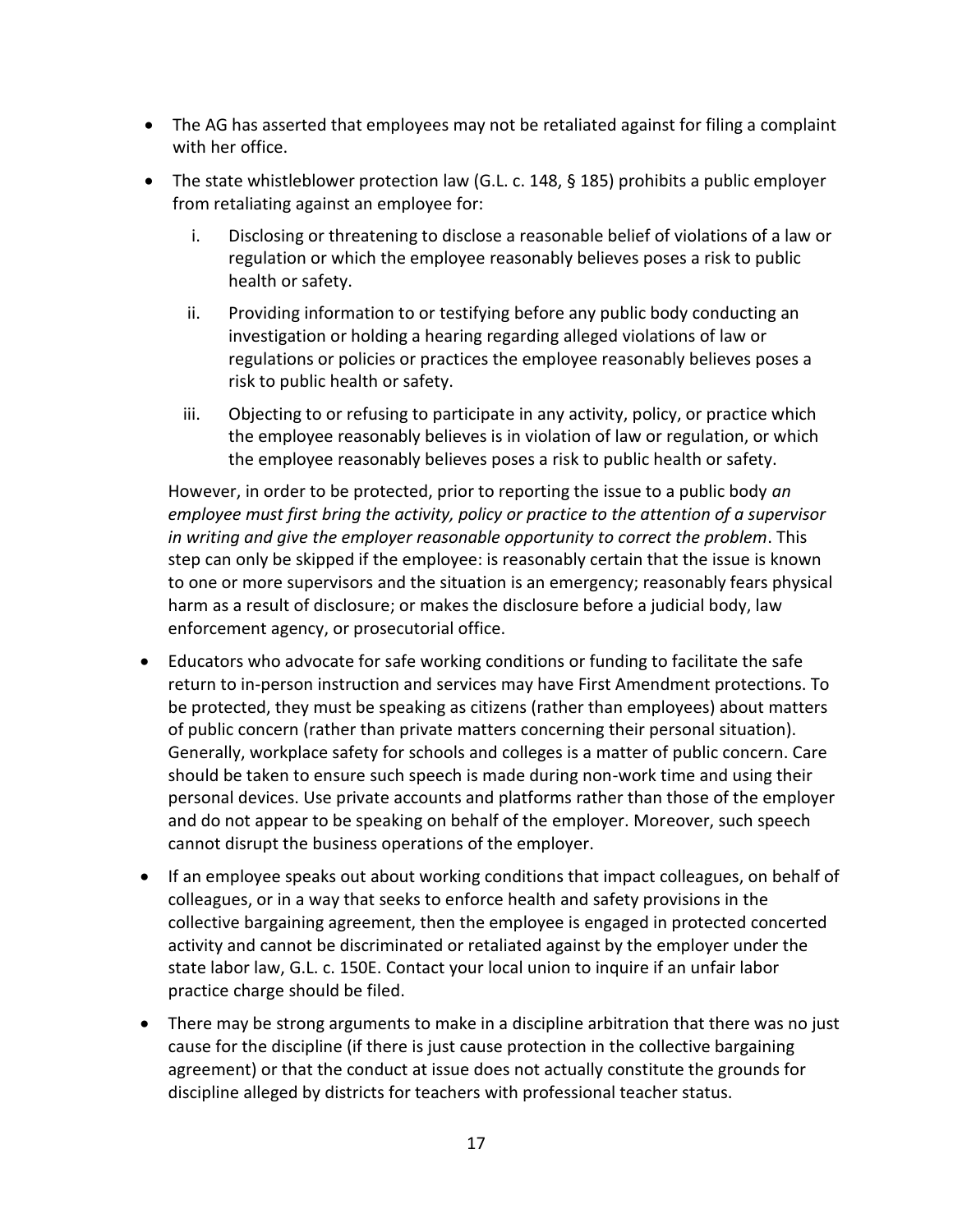### **III. DO I HAVE LEGAL GROUNDS TO INSIST ON REMOTE LEARNING AND TEACHING AND REFUSE TO RETURN TO IN-PERSON INSTRUCTION OR SERVICES DUE TO COVID-19?**

The answer to the question largely will rest on the specific facts and circumstances at the time of such action. However, although G.L. c. 150E prohibits strikes by public sector employees, not all concerted actions regarding how or even if labor is withheld necessarily constitutes a strike. Occupational safety and health law may provide some protection if there is an objectively serious threat to life or death. There are also exceptions in traditional labor law when a refusal to work would not be considered grounds for termination if there are bona fide health and safety issues.

Perhaps more importantly, these laws may be used as talking – and pressure – points in broader organizing and community outreach campaigns around shared worker-community interests in schools and colleges operating without the risk of serious illness or death to students, educators, and support staff. You have a First Amendment right to raise health and safety issues that are of public concern. You have the right to engage in protected concerted activity to speak out about working conditions. And G.L. c. 150E specifically states that this law does not "limit or impair the right of any public employee to express or communicate a complaint or opinion on any matter related to conditions of employment." G.L. c. 150E, § 1. You have a voice and you have the right to speak out about health and safety concerns impacting your working and students' learning conditions and to organize with others to influence decisions being made that impact working and learning conditions.

### **A. WORKPLACE SAFETY AND HEALTH LAW**

In 2018, the Massachusetts Legislature applied the federal Occupational Safety and Health Act ("OSHA") to state and local government employees. It specifically adopted a "general duty clause" that requires that employers to provide work and a place of employment "free from recognized hazards that are causing or are likely to cause death or serious physical harm" to employees. 29 U.S.C. § 654(a)(1), adopted by reference G.L. c. 149, § 6½. The Massachusetts Department of Labor Standards ("DLS") enforces this law.

### **28. Can I refuse to work in a facility or in a manner that I feel is unsafe to my health due to COVID-19?**

The federal regulation regarding the OSHA law notes that the statute does not expressly provide for a right to refuse to work because of a dangerous condition but recognizes that there could be an occasion where an employee is confronted with a choice between not performing assigned tasks or subjecting him or herself to serious injury or death arising from a hazardous condition in the workplace. If there is no reasonable alternative, then an employee could refuse in good faith to expose themself to the dangerous or hazardous condition and be protected from discrimination or retaliation because they did so. But the apprehension of injury or death must be such that a reasonable person under the same circumstances would conclude not only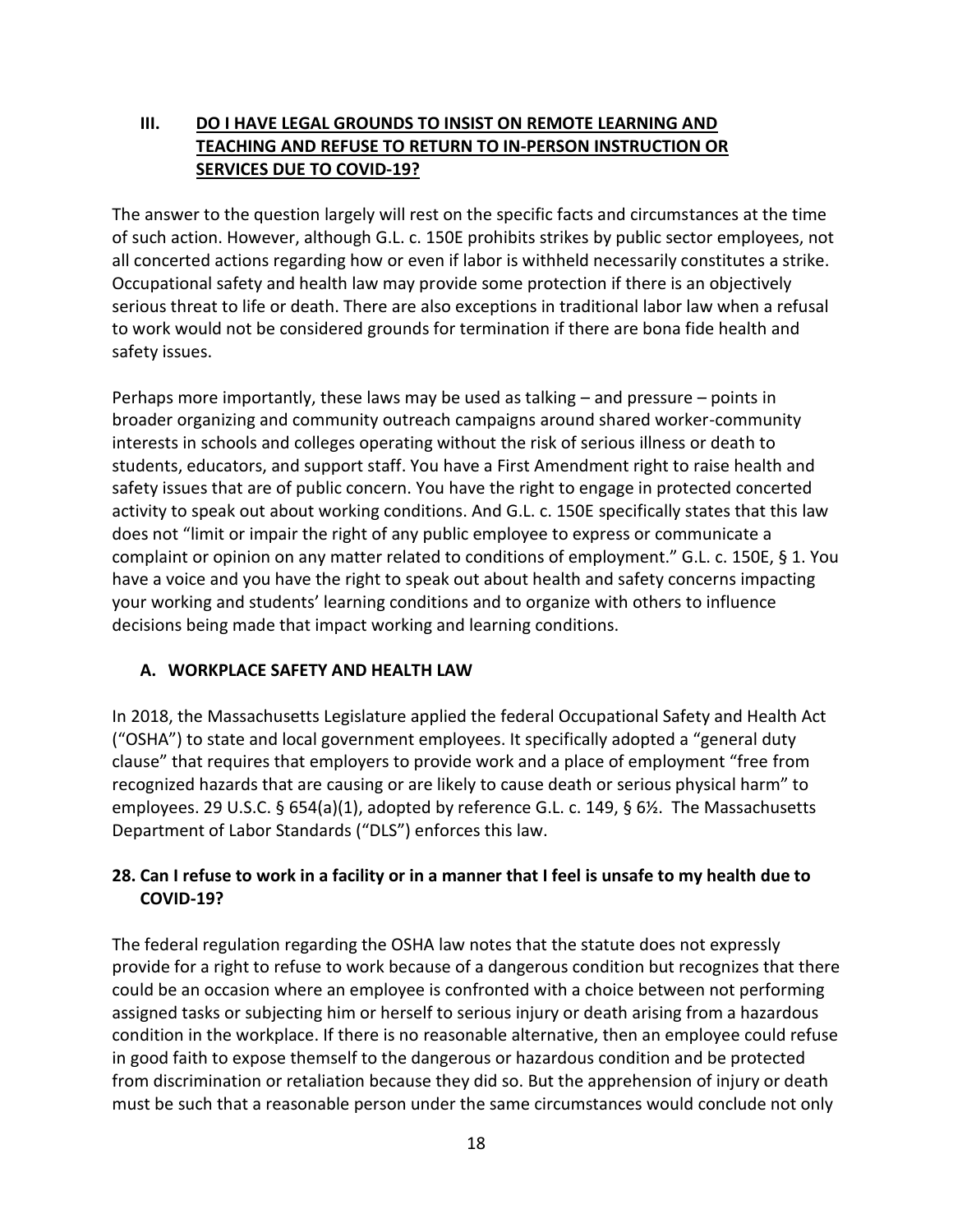that there is a real danger of serious injury or death but that there is insufficient time to eliminate the danger through statutory enforcement channels. Where possible, the employee must have tried to get the employer to correct the dangerous condition prior to refusing to work. 29 C.F.R. § 1977.12.

Massachusetts regulations, like the federal regulations, protect employees from discrimination or retaliation for filing a workplace safety complaint or for exercising any right under the statute. 454 C.M.R. § 25.07. They do not, however, contain the same explicit language regarding circumstances where an employee may be protected for refusing to work due to dangerous or hazardous conditions. Because Massachusetts law provides that employers must provide at least the same protection as under federal OSHA law, the courts may find that the same regulatory standards should apply as well. However, there have been no cases in Massachusetts yet to test that claim.

It is clear, however, that for a refusal to work to be protected, the danger of death or serious injury must be one that cannot be dealt with through the usual complaint process with DLS. Therefore, the regulation likely would not protect an employee from refusing to work for general – albeit entirely rational and legitimate – concerns about COVID-19 safety. But the regulations *may* protect an employee or employees due to specific circumstances that the employer refuses to address and which pose a significant danger. For example, a particular workplace could become a COVID-19 "hot spot" with a high transmission spread and the employer refuses to act or take adequate action in response.

### **29. What steps should I take to best protect myself under the Massachusetts OSHA law if my workplace is not safe due to COVID-19?**

Generally, the first step is to bring the COVID-19 related issue to the attention of your employer, preferably in writing. Be as specific as possible. You may want to enlist your local union and your colleagues to assist and support your claims. If your employer does not adequately respond to address the danger or hazard, you should file a complaint with the DLS. It has created a complaint portal on its website specifically for COVID-19 related issues: [https://covid-19c.dls.eol.mass.gov/covid19/Complaints/create.](https://covid-19c.dls.eol.mass.gov/covid19/Complaints/create) As set forth in the above section, you may also report COVID-19 related health and safety concerns to the AG and local health boards.

If you are considering asserting the right to refuse to work under the state OSHA law (keeping in mind that the refusal to work protection under Massachusetts regulations is untested), it is important to take the following steps:

- establish that there are objective grounds to conclude the situation poses an imminent risk of serious injury or death;
- notify your employer in writing of the danger and why it poses an imminent risk to health and safety, being as specific as possible; and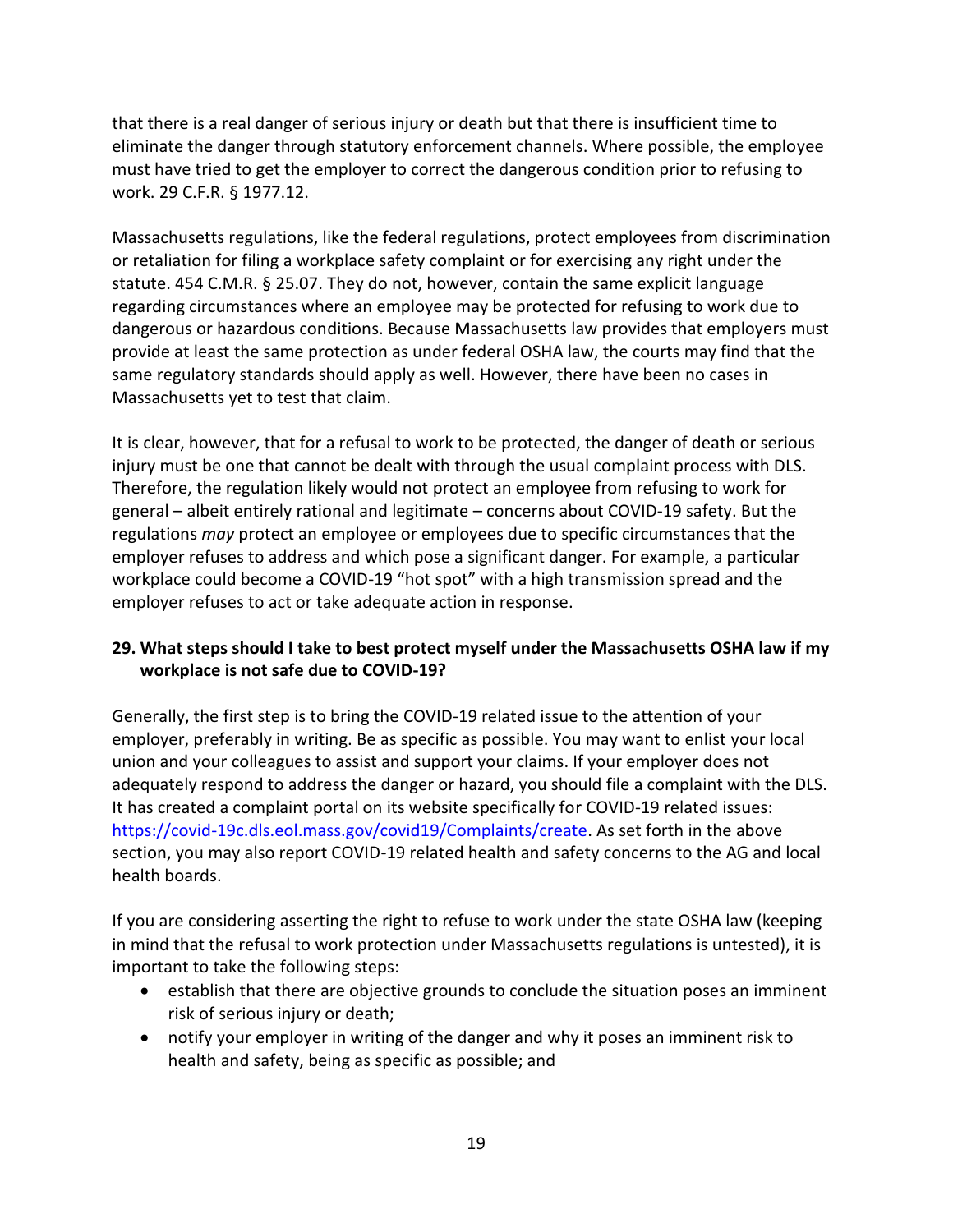• in advance, or simultaneously if necessary, report the condition to DLS and to any whistleblowing hotline that has been established specifically for employers reopening during the COVID-19 pandemic. \

#### **B. DISCIPLINE ISSUES**

### **30. Can my employer discipline me for refusing to return to in-person instruction or services if I am willing to perform my duties remotely?**

While it is commonly understood that employees are supposed carry out their duties and then grieve any work-related concerns afterwards (the "work now-grieve later" principle), it is also a well-established exception to this principle that an employee does *not* have to continue to work where unusual or abnormal health and/or safety hazards exist. In other words, it is not an unlawful of withholding of labor in the face of abnormal health and safety risks. In evaluating whether this exception should apply to discipline issued to an employee for refusing to work, arbitrators generally use a "reasonable person" approach; i.e., whether the facts and circumstances known to the employee at the time would have caused a reasonable person to fear for his or her health or safety. It is not necessary to show actual injury. Many collective bargaining agreements also have a provision regarding health and safety that can bolster an employee's defense against discipline for refusing to work under unsafe or unhealth conditions. Again, the outcome of these cases will be very fact dependent.

#### **C. LABOR LAWS**

The right for public sector employees to unionize and collectively bargain is granted by statute and varies by state. The statute that gives public employees in Massachusetts the right to form and join a union for the purpose of collective bargaining is G.L. c. 150E. The Commonwealth Employment Relations Board ("CERB") is the state agency charged with enforcing G.L. c. 150E. Under G.L. c. 150E, § 9A (§ 9A), it is unlawful for a public employee or employee organization to engage in *or* "to induce, encourage or condone any strike, work stoppage, slowdown or withholding of services by such public employees." Numerous state and federal courts have upheld the constitutionality of prohibitions on the right to strike for public sector employees.

### **31. I hear talk about the possibility of insisting on remote work to start the year, and refusing to immediately return to in-person instruction and services, if the circumstances make it unsafe. Does this type of talk violate § 9A?**

The MTA believes that it would be a violation of educators' and their unions' First Amendment rights to prohibit them from generally talking about the right to refuse to work due to unsafe conditions. Our position is that courts should interpret § 9A narrowly to balance the interest behind preventing the disruption to public services, and sometimes public safety, due to strikes or work stoppages with First Amendments rights. CERB and Massachusetts courts that have held unions representing public sector employers liable for inducing, encouraging, or condoning a strike have usually done so in the context of a *specific* planned action or when the action was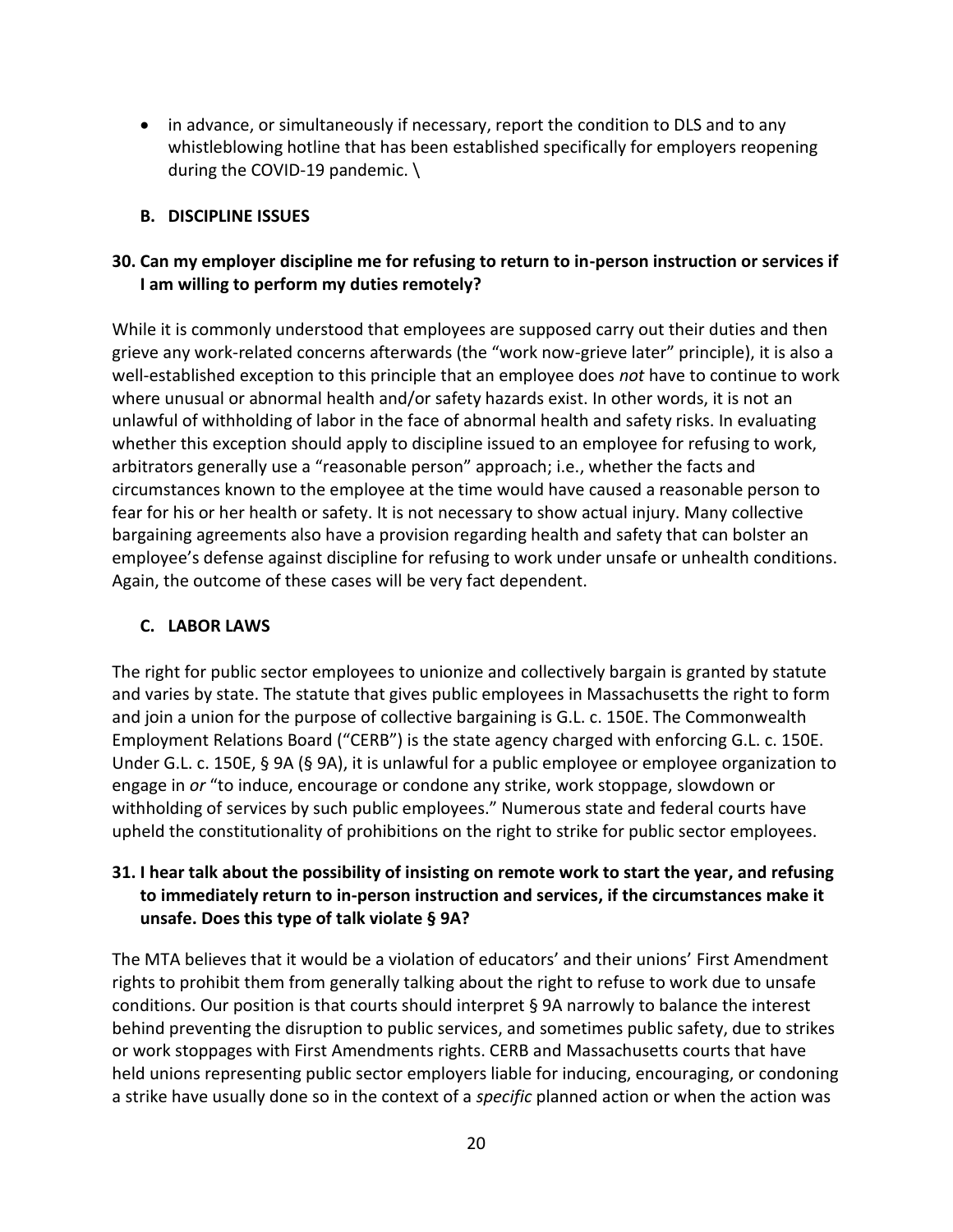*imminent* and it was deemed necessary for the CERB to step in to take steps to prevent a specific strike/work stoppage. It may be that courts will find that specificity and imminence, as opposed to general discussions about options employees may have at some unspecified future point based on different contingencies, is significant to interpreting how broadly to apply the prohibitions of § 9A. While MTA cannot say for sure where CERB or the courts would draw the line where First Amendment rights give way to § 9A prohibition on inducing, encouraging, or condoning a strike, we will fight any effort to muzzle members and locals on these issues.

The questions at issue at this point do not seem centered on refusing to work but instead trying to influence where or how the work is done by taking the strong advocacy position that members should not have to return to *in-person* instruction or services until health and safety concerns in this pandemic are addressed, as informed by and consistent with science. That does not appear to cross the line into being unlawful under § 9A and MTA strongly supports such efforts and would challenge to quash such advocacy.

### **32. Is there an exception to the prohibition on refusing to work when or where health and safety is at issue?**

The health and safety issues presented by the COVID-19 pandemic are real. Any discussion around how and where members will perform their duties should be raised as part of a broader organizing campaign around the shared worker-community interest in schools and colleges that do not pose a risk or serious illness or death for educators, students, their families, and the broader community. The discussion is not about "strikes" per se but rather what options do members and their unions have that avoid serious illness or death from simply showing up and doing their jobs. Members and locals should be gathering information about the working conditions, the health and safety issues in the buildings where members would be required to work, and any data that supports their concerns. Discussion of any refusal to return to inperson instruction or services – notably the discussion is *not* about refusing to work altogether – is that it is the last option that everyone is working very hard to avoid.

Should it occur down the line that a return to in-person instruction and services is mandated by an employer despite legitimate concerns about dangerous or hazardous conditions, then members and their unions should document their concerns and file them with the appropriate authority or authorities (such as the DLS, the AG, and/or local health boards). Consideration of whether the circumstances warrant refusing to report to *in-person* work under these conditions should be done in consultation with legal counsel to evaluate if such refusal may be protected under applicable laws.

### **D. UNEMPLOYMENT**

#### **33. If I quit rather than return to work this fall, can I get unemployment?**

Leaving work voluntarily usually means you are not eligible for unemployment *unless* you can establish by substantial and credible evidence that you left (a) for good cause attributable to your employer; or (b) for urgent and compelling personal reasons. Reasonable concerns about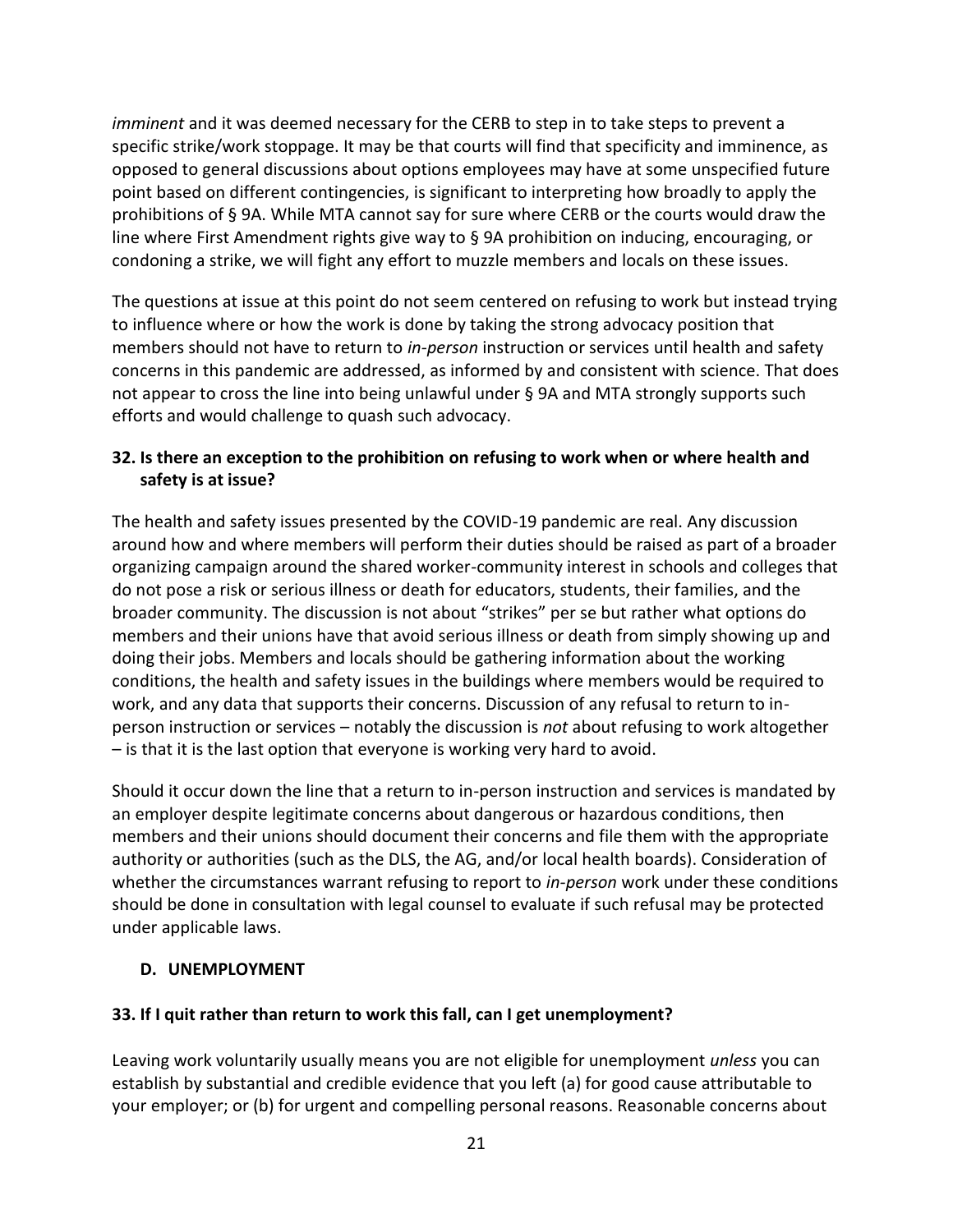unsafe working conditions may be good cause for quitting. OSHA findings of safety violations will support finding good cause attributable to the employer but it is not necessary in order to establish good cause. It is important to note that the Department of Unemployment Assistance ("DUA") *generally requires that you take reasonable steps to try to resolve the problem with your employer before quitting*.

According to U.S. Department of Labor guidelines, deciding to voluntarily quit due to general concerns about exposure to COVID-19 is not sufficient to establish eligibility for unemployment benefits. However, though the DUA may be influenced by this opinion, it still should undertake a fact-specific analysis about your specific circumstances. For example, do you have an underlying health condition that renders you a poor risk for contracting COVID-19? Is a family member with whom you live a poor risk if you contract and then transmit the virus? Is your employer providing appropriate personal protective equipment and cleaning supplies for your job? Whether you have continued to physically report to work, or you have been working remotely and your employer is transitioning back to brick and mortar operations, you must have more than a general concern about your health and safety and you should attempt to resolve your specific concerns with your employer before contemplating quitting.

### **IV. WHAT IF I CATCH COVID-19 AFTER RETURNING TO IN-PERSON INSTRUCTION OR SERVICES?**

Everyone hopes that our members will remain safe and healthy whenever they return to inperson instruction and services. Should an employee contract COVID-19, here are a few things to keep in mind.

### **34. Can my employer send me home if I show symptoms similar to those of COVID-19?**

Yes, employers may send employees who exhibit symptoms of COVID-19 home. A designated representative of an employer may interview an employee who has COVID-19 or exhibits symptoms to determine who that employee had contact with at work. An employer may notify the individuals with whom the affected employee had contact but generally is prohibited from disclosing the employee's identity (absent consent by the employee).

#### **35. Can my employer test me for COVID-19?**

The ADA requires that any mandatory medical test of employees be "job related and consistent with business necessity." During the COVID-19 pandemic, employers may take steps to determine if employees entering the workplace have COVID-19 because an individual with the virus will pose a direct threat to the health of others. Therefore, an employer may choose to administer COVID-19 testing to employees before they enter the workplace to determine if they have the virus. Testing must be done in a nondiscriminatory manner. Employers should also ensure the accuracy and reliability of the test is chooses (which should be a viral test, not an antibody test) and consider the incidence of false-positives or false-negatives associated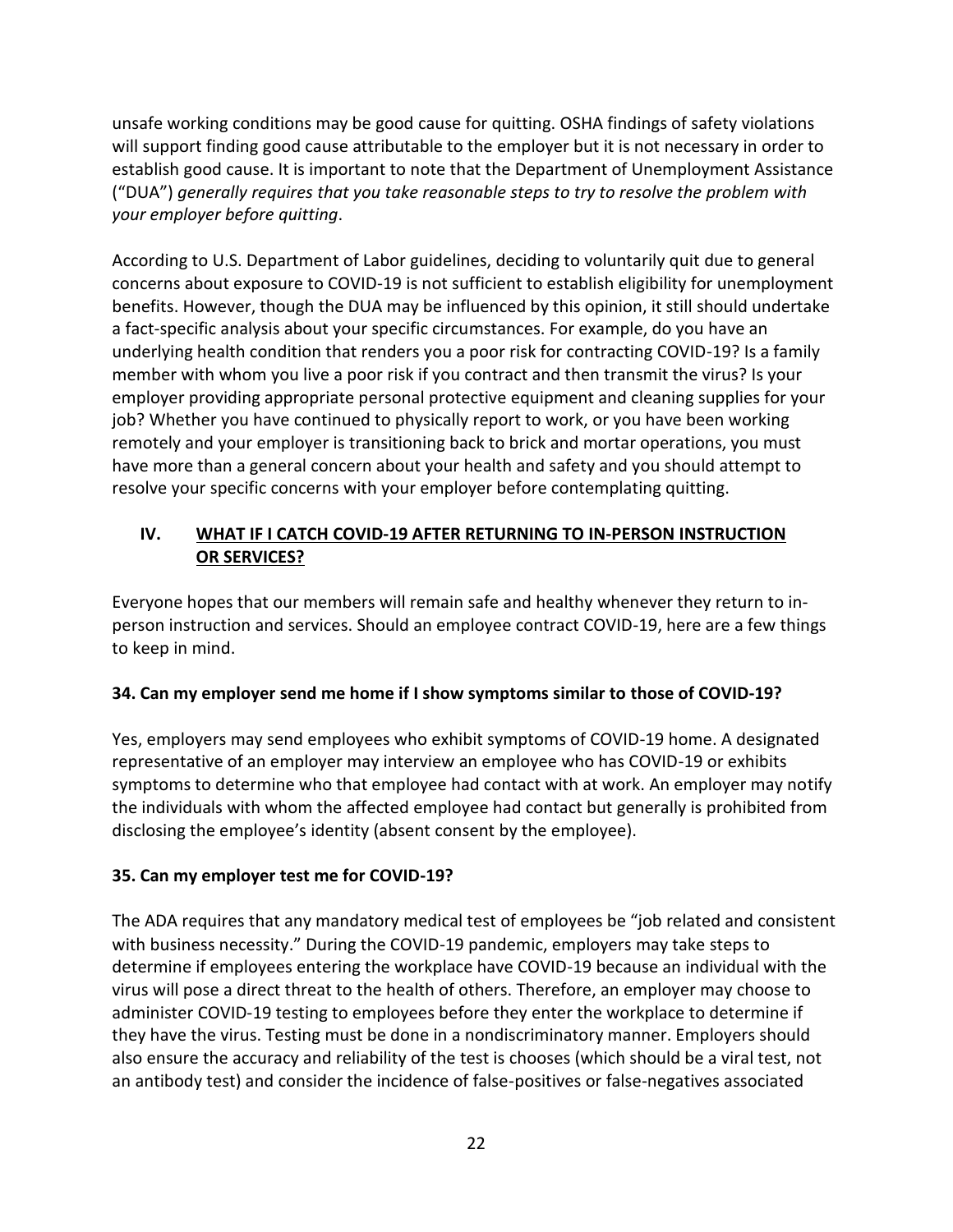with a particular test. An employer intending to adopt a policy of testing employees should bargain with the union.

### **36. What rights to medical leave do I have if I contract COVID-19?**

See section I above for the discussion about contractual sick leave, EPSLA, and FMLA leave.

### **37. Is COVID-19 considered a disability under the ADA?**

No court or agency has given a clear answer to this question. But if you contract COVID-19, you do have rights under the EPSLA, FMLA, and your contractual sick leave benefits (see section I). You may also be eligible for workers' compensation (see the following question). Also, various long-term impacts some people suffer from COVID-19 may become disabilities.

#### **38. Am I eligible for workers compensation if I contract COVID-19 after returning to in-person instruction or services?**

Possibly. Workers' compensation is a system of insurance designed to replace, in part, wages lost due to injuries suffered in connection with their work. To qualify, an employee must have sustained a personal injury that: (1) arose out of the course of employment (i.e., was a result of employment activities); and (2) occurred in the course of employment (i.e., engaged in conduct consistent with the position and pertinent or incidental to his employment). Disability caused by infectious disease is a personal injury covered by workers' comp *if* the nature of employment is such that the hazard of contracting the disease is *inherent* in the job. G.L. c. 152,  $$1(7A).$ 

In short, an employee will need to demonstrate a causal connection between his work and contracting COVID-19. To do this, he will need to establish with evidence that it is more likely than not that he contracted the virus during work rather than other activities unrelated to work (e.g., going to a crowded restaurant or bar; not wearing a mask in public where social distancing is not possible, traveling to places with high rates of transmission of COVID-19). And the employee will need to show that contracting the infection is inherent to his position. There are certainly good arguments to make in support of this proposition but due to a lack of case law we do not know if such arguments would be successful.

An employee who is temporarily completely disabled and granted workers' compensation benefits may be entitled to 60% of his average weekly wages, up to approximately \$1431.66/week. These benefits are not taxed. The employee may supplement workers' compensation benefits with accrued sick leave to equal his full wages. There is a 5-day waiting period for receipt of benefits.

Other options that may be available include short- and long-term disability benefits. If an employee becomes permanently disabled from COVID-19, another consideration may be accidental disability retirement (if the employee is not eligible for superannuation retirement).